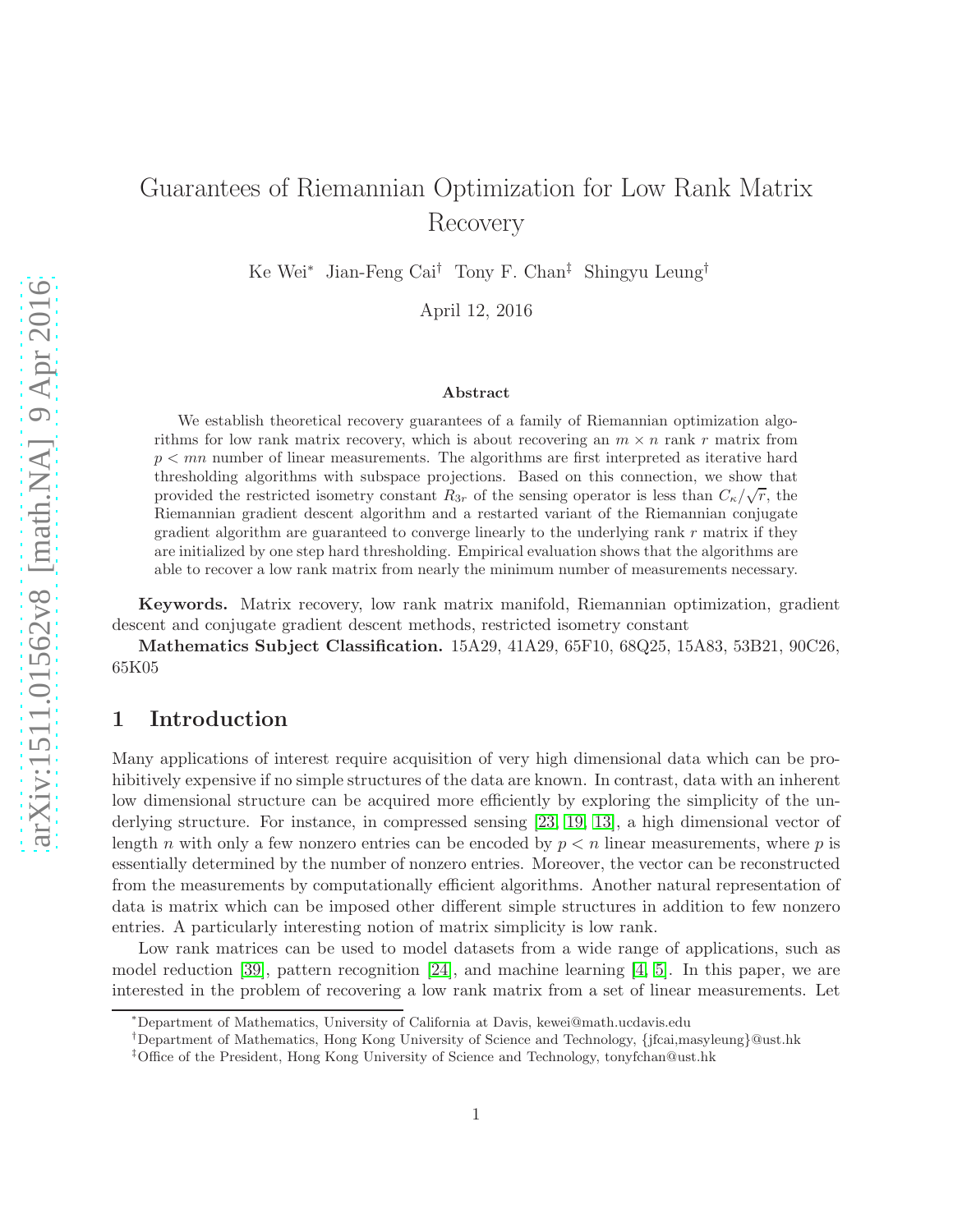$X \in \mathbb{R}^{m \times n}$  and assume  $\text{rank}(X) = r < \min(m, n)$ . Let  $\mathcal{A}(\cdot) : \mathbb{R}^{m \times n} \to \mathbb{R}^p$  be a linear map from  $m \times n$  matrices to p dimensional vectors of the form

$$
\mathcal{A}\left(Z\right)_{\ell} = \langle A_{\ell}, Z \rangle, \quad \ell = 1, \cdots, p. \tag{1}
$$

We take  $p < mn$  linear measurements of X via  $y = A(X)$ . To recover the low rank matrix X from the measurement vector  $y$ , it is natural to seek the lowest rank matrix consistent with the measurements by solving a rank minimization problem

<span id="page-1-0"></span>
$$
\min \text{rank}(Z) \text{ subject to } \mathcal{A}(Z) = y. \tag{2}
$$

There are two typical sensing operators. One is *dense sensing*, where each  $A_{\ell}$  is a dense matrix, for example, a Gaussian random matrix. The other one is *entry sensing* with the sensing matrices  $A_{\ell}$ only having one nonzero entry equal to one, which corresponds to measuring the entries of a matrix directly. When a subset of the matrix entries are directly measured, seeking a low rank matrix consistent with the known entries is typically referred to as matrix completion [\[18\]](#page-23-3). Recovering a low rank matrix when each sensing matrix is dense is usually referred to as low rank matrix recovery [\[17\]](#page-23-4). This paper investigates recovery guarantees of the Riemannian optimization algorithms for low rank matrix recovery.

Notice that [\(2\)](#page-1-0) is a non-convex optimization problem and computationally intractable. One of the well studied approaches is to replace the rank objective in [\(2\)](#page-1-0) with its nearest convex relaxation, the nuclear norm of matrices which is the sum of the singular values, and then solve the following nuclear norm minimization problem

<span id="page-1-1"></span>
$$
\min \|Z\|_* \text{ subject to } \mathcal{A}(Z) = y. \tag{3}
$$

The equivalence of solutions between [\(2\)](#page-1-0) and [\(3\)](#page-1-1) for low rank matrix recovery can be established in terms of the restricted isometry constant of the sensing operator which was first introduced in [\[20\]](#page-23-5) for compressed sensing and subsequently extended to low rank matrix recovery in [\[48\]](#page-24-1).

<span id="page-1-2"></span>**Definition 1.1** (Restricted Isometry Constant (RIC) [\[48\]](#page-24-1)). Let  $\mathcal{A}(\cdot)$  be a linear operator from  $m \times n$  matrices to vectors of length p. For any integer  $0 < r \le \min(m, n)$ , the restricted isometry constant,  $R_r$ , is defined as the smallest number such that

$$
(1 - R_r) \|Z\|_F^2 \le \|A(Z)\|_2^2 \le (1 + R_r) \|Z\|_F^2
$$
\n(4)

holds for all the matrices Z of rank at most r.

It has been proven that if the RIC of  $\mathcal{A}(\cdot)$  with rank 5r is less than a small constant, nuclear norm minization [\(3\)](#page-1-1) is guaranteed to recover any measured rank r matrix [\[48\]](#page-24-1). Furthermore, this condition can be satisfied with overwhelmingly high probability for a large family of random measurement matrices, for example the normalized Gaussian and Bernoulli matrices, provided  $p \ge C \cdot (m+n-r)r \log^{\alpha}(\max(m,n))$  for some numerical constants  $C > 0$ ,  $\alpha \ge 0$  [\[48,](#page-24-1) [17\]](#page-23-4). However, for the entry sensing operator, it cannot have a small RIC for any  $r > 0$ , and more quantitative and probabilistic sampling complexity has been established for [\(3\)](#page-1-1) based on the notion of incoherence [\[18,](#page-23-3) [21,](#page-23-6) [47,](#page-24-2) [28\]](#page-23-7).

Nuclear norm minimization is amenable to detailed analysis [\[48,](#page-24-1) [18,](#page-23-3) [21,](#page-23-6) [47,](#page-24-2) [28,](#page-23-7) [49,](#page-25-0) [46,](#page-24-3) [33,](#page-24-4) [3\]](#page-22-3). However, finding the solution to [\(3\)](#page-1-1) by the interior-point methods needs to solve systems of linear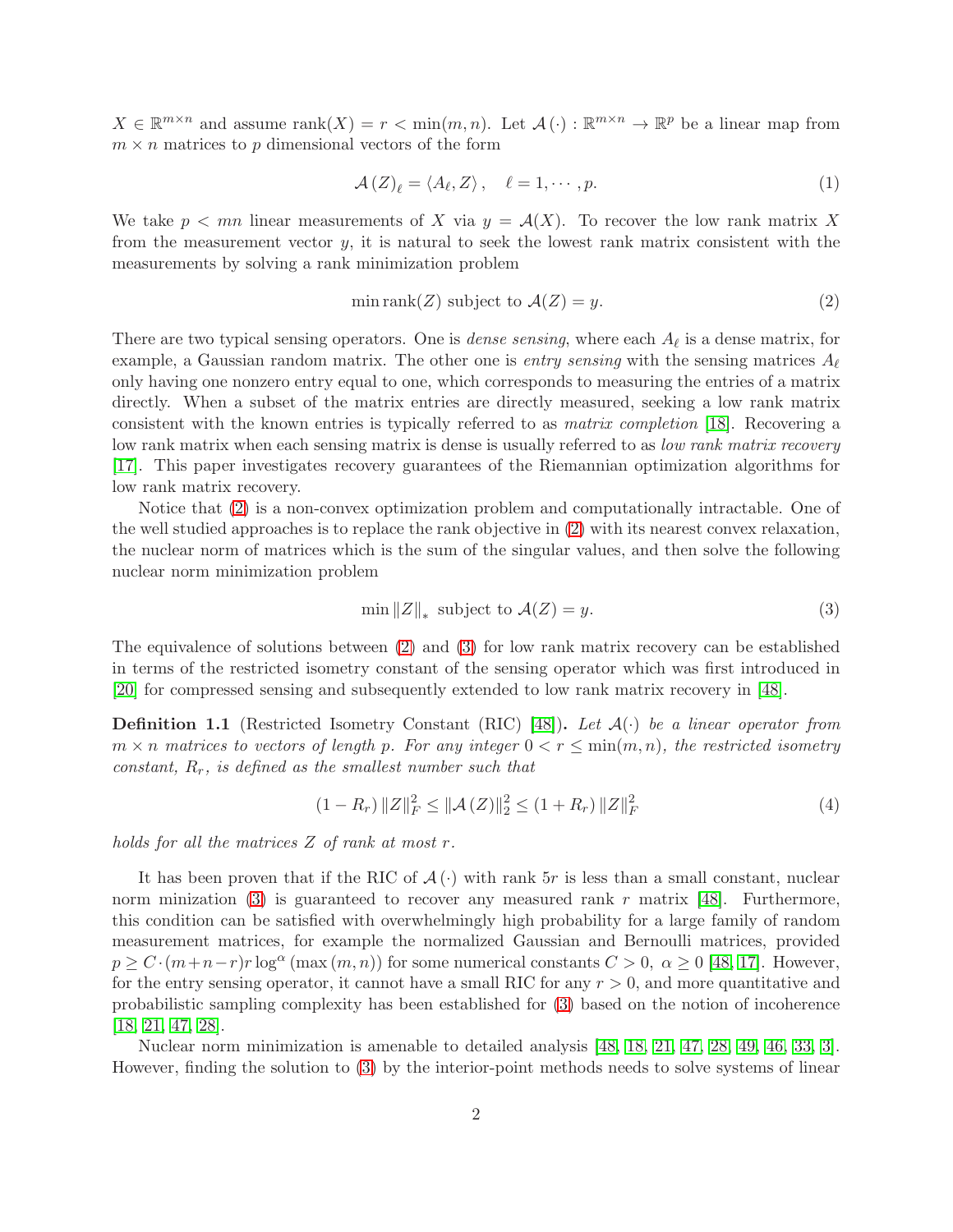equations to compute the Newton direction in each iteration, which limits its applicability for large m and n. First-order methods for solving  $(3)$  usually invoke the singular value thresholding [\[11\]](#page-22-4). Alternative to convex relaxation, there have been many algorithms which are designed to target [\(2\)](#page-1-0) directly, including iterative hard thresholding [\[7,](#page-22-5) [30,](#page-23-8) [37,](#page-24-5) [52\]](#page-25-1), alternating minimization [\[29,](#page-23-9) [59,](#page-25-2) [53\]](#page-25-3) , and Riemannian optimization [\[55,](#page-25-4) [44,](#page-24-6) [40,](#page-24-7) [41,](#page-24-8) [42,](#page-24-9) [12\]](#page-22-6). In this paper, we study a family of Riemannian optimization algorithms on the embedded manifold of rank r matrices. We first establish their connections with iterative hard thresholding algorithms. Then we prove local convergence of the Riemannian gradient descent algorithm in terms of the restricted isometry constant of the sensing operator. As a result, the algorithm is guaranteed to converge linearly to the measured low rank matrix if it is initialized by one step hard thresholding. For the Riemannian conjugate gradient descent algorithm, we introduce a restarted variant for which a similar recovery guarantee can be established while the computational efficiency is maintained.

The rest of this paper is organized as follows. In Sec. [2,](#page-2-0) we briefly review iterative hard thresholding algorithms for low rank matrix recovery and show their connections with the Riemannian optimization algorithms on the embedded manifold of low rank matrices. Then we present the main results of this paper. In Sec. [3,](#page-9-0) empirical results are presented, which demonstrate the efficiency of the Riemannian optimization algorithms for matrix recovery. Section [4](#page-12-0) presents the proofs of the main results and Sec. [5](#page-21-0) concludes the paper with future research directions.

### <span id="page-2-0"></span>2 Algorithms and Main Results

#### 2.1 Iterative Hard Thresholding and Riemannian Optimization

Iterative hard thresholding is a family of simple yet efficient algorithms for compressed sensing [\[9,](#page-22-7) [10,](#page-22-8) [7,](#page-22-5) [8\]](#page-22-9) and low rank matrix recovery [\[7,](#page-22-5) [30,](#page-23-8) [37,](#page-24-5) [52\]](#page-25-1). The simplest iterative hard thresholding algorithm for matrix recovery is the normalized iterative hard thresholding (NIHT [\[52\]](#page-25-1), also known as SVP [\[30\]](#page-23-8) or IHT [\[26\]](#page-23-10) when the stepsize is fixed), see Alg. [1.](#page-2-1) NIHT applies the projected gradient descent method to a reformulation of [\(2\)](#page-1-0)

$$
\min_{Z \in \mathbb{R}^{m \times n}} \frac{1}{2} \|y - \mathcal{A}(Z)\|_2^2 \quad \text{subject to } \text{rank}(Z) = r. \tag{5}
$$

<span id="page-2-1"></span>In each iteration of NIHT, the current estimate  $X_l$  is updated along the gradient descent direction

|  |  | Algorithm 1 Normalized Iterative Hard Thresholding (NIHT [52]) |  |
|--|--|----------------------------------------------------------------|--|
|  |  |                                                                |  |

| <b>Initilization:</b> $X_0$ and its top r left singular vector space $U_0$                                                  |
|-----------------------------------------------------------------------------------------------------------------------------|
| for $l = 0, 1, \cdots$ do                                                                                                   |
| 1. $G_l = \mathcal{A}^*(y - \mathcal{A}(X_l))$                                                                              |
| 2. $\alpha_l = \frac{\left\  \mathcal{P}_{U_l}(G_l) \right\ _F^2}{\left\  \mathcal{A} \mathcal{P}_{U_l}(G_l) \right\ _2^2}$ |
| 3. $W_l = X_l + \alpha_l G_l$                                                                                               |
| 4. $X_{l+1} = \mathcal{H}_r(W_l)$                                                                                           |
| end for                                                                                                                     |

 $G_l$  with the locally steepest descent stepsize  $\alpha_l$  defined as

<span id="page-2-2"></span>
$$
\alpha_l := \underset{\alpha}{\arg\min} \frac{1}{2} \|y - \mathcal{A}(X_l + \alpha \mathcal{P}_{U_l}(G_l))\|_F^2, \tag{6}
$$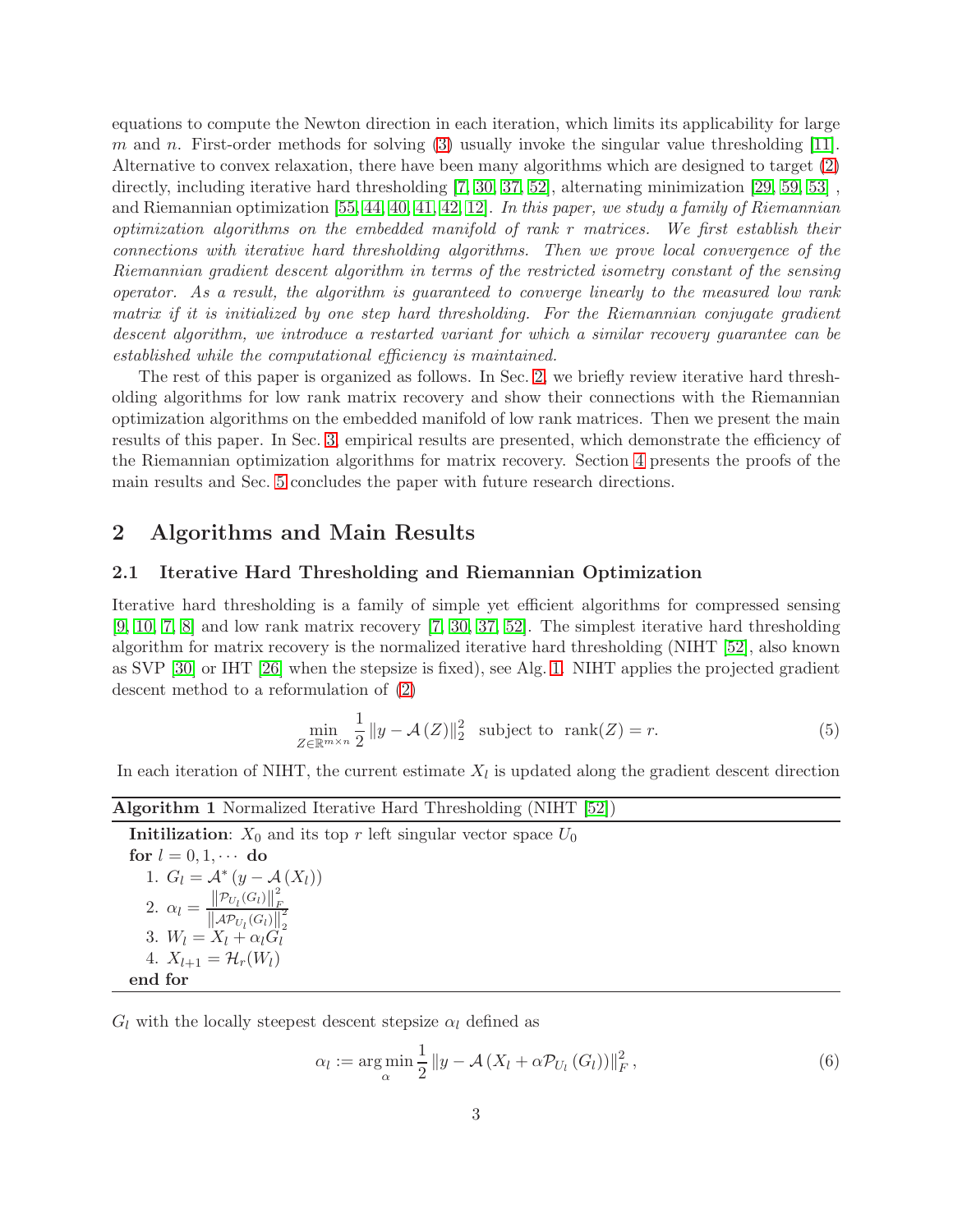where  $\mathcal{P}_{U_l} = U_l U_l^*$  denotes the projection to the left singular vector subspace<sup>[1](#page-3-0)</sup> of  $X_l$ . Then the new estimate  $X_{l+1}$  is obtained by thresholding  $W_l$  to the set of rank r matrices. In Alg. [1,](#page-2-1)  $\mathcal{H}_r(\cdot)$ denotes the hard thresholding operator which first computes the singular value decomposition of a matrix and then sets all but the  $r$  largest singular values to zero

$$
\mathcal{H}_r(Z) := U\Sigma_r V^* \quad \text{where} \quad \Sigma_r(i, i) := \begin{cases} \Sigma(i, i) & i \le r \\ 0 & i > r. \end{cases} \tag{7}
$$

When there are singular values of Z with multiplicity more than one,  $\mathcal{H}_r(Z)$  can use any one of the repeated singular values and the corresponding singular vectors. In this case, it still returns the best (though not unique) rank  $r$  approximation of  $Z$  in the Frobenius norm.

NIHT has been proven to be able to recover a rank r matrix if the RIC of  $\mathcal{A}(\cdot)$  satisfies  $R_{3r} \leq$ 1/5 [\[52\]](#page-25-1). Despite the optimal recovery guarantee of NIHT, it suffers from the slow asymptotic convergence rate of the gradient descent method. Other sophisticated variants have been designed to overcome the slow asymptotic convergence rate of NIHT. For example in SVP-Newton [\[30\]](#page-23-8), a least square subproblem restricted onto the current iterate subspace is solved in each iteration. In [\[7\]](#page-22-5), a family of conjugate gradient iterative hard thresholding (CGIHT) algorithms have been developed for low rank matrix recovery which combines the fast asymptotic convergence rate of more sophisticated algorithms and the low per iteration complexity of NIHT, see Alg. [2](#page-3-1) for the non restarted CGIHT.

<span id="page-3-1"></span>

| <b>Algorithm 2</b> Conjugate Gradient Iterative Hard Thresholding (CGIHT [7])                                                                          |
|--------------------------------------------------------------------------------------------------------------------------------------------------------|
| <b>Initilization:</b> $X_0$ and its top r left singular vector space $U_0$ , $P_{-1} = 0$                                                              |
| for $l = 0, 1, \cdots$ do                                                                                                                              |
| 1. $G_l = \mathcal{A}^*(y - \mathcal{A}(X_l))$                                                                                                         |
| 2. $\beta_l = -\frac{\langle \mathcal{AP}_{U_l}(G_l), \mathcal{AP}_{U_l}(P_{l-1}) \rangle}{\ \mathcal{AP}_{U_l}(P_{l-1})\ _2^2}$                       |
| 3. $P_l = G_l + \beta_l P_{l-1}$                                                                                                                       |
| 4. $\alpha_l = \frac{\langle \mathcal{P}_{U_l}(G_l), \mathcal{P}_{U_l}(P_l) \rangle}{\ \mathcal{A}\mathcal{P}_{U_l}(P_l)\ _{\scriptscriptstyle{2}}^2}$ |
| 5. $W_l = X_l + \alpha_l P_l$                                                                                                                          |
| 6. $X_{l+1} = \mathcal{H}_r(W_l)$                                                                                                                      |
| end for                                                                                                                                                |
|                                                                                                                                                        |

In each iteration of CGIHT, the current estimate  $X_l$  is updated along the search direction  $P_l$  with the locally steepest descent stepsize  $\alpha_l$  defined in a similar way to [\(6\)](#page-2-2). The current search direction  $P_l$  is a linear combination of the gradient descent direction and the previous search direction. The selection of the orthogonalization weight  $\beta_l$  in Alg. [2](#page-3-1) ensures that  $P_l$  is conjugate orthogonal to the  $P_{l-1}$  when restricted to the current subspace determined by  $U_l$ . It has been proven that a projected variant of Alg. [2](#page-3-1) has the nearly optimal recovery guarantee based on the RIC of the sensing operator [\[7\]](#page-22-5).

In NIHT and CGIHT, the current estimate is updated along a line search direction which departs from the manifold of rank r matrices. The singular value decomposition is required in each iteration to project the estimate back onto the rank  $r$  matrix manifold. The SVD on a full

<span id="page-3-0"></span><sup>&</sup>lt;sup>1</sup>The left singular vector subspace of  $X_l$  in Algs. [1](#page-2-1) and Algs. [2](#page-3-1) can be replaced by its right singular vector subspace, see [\[52\]](#page-25-1).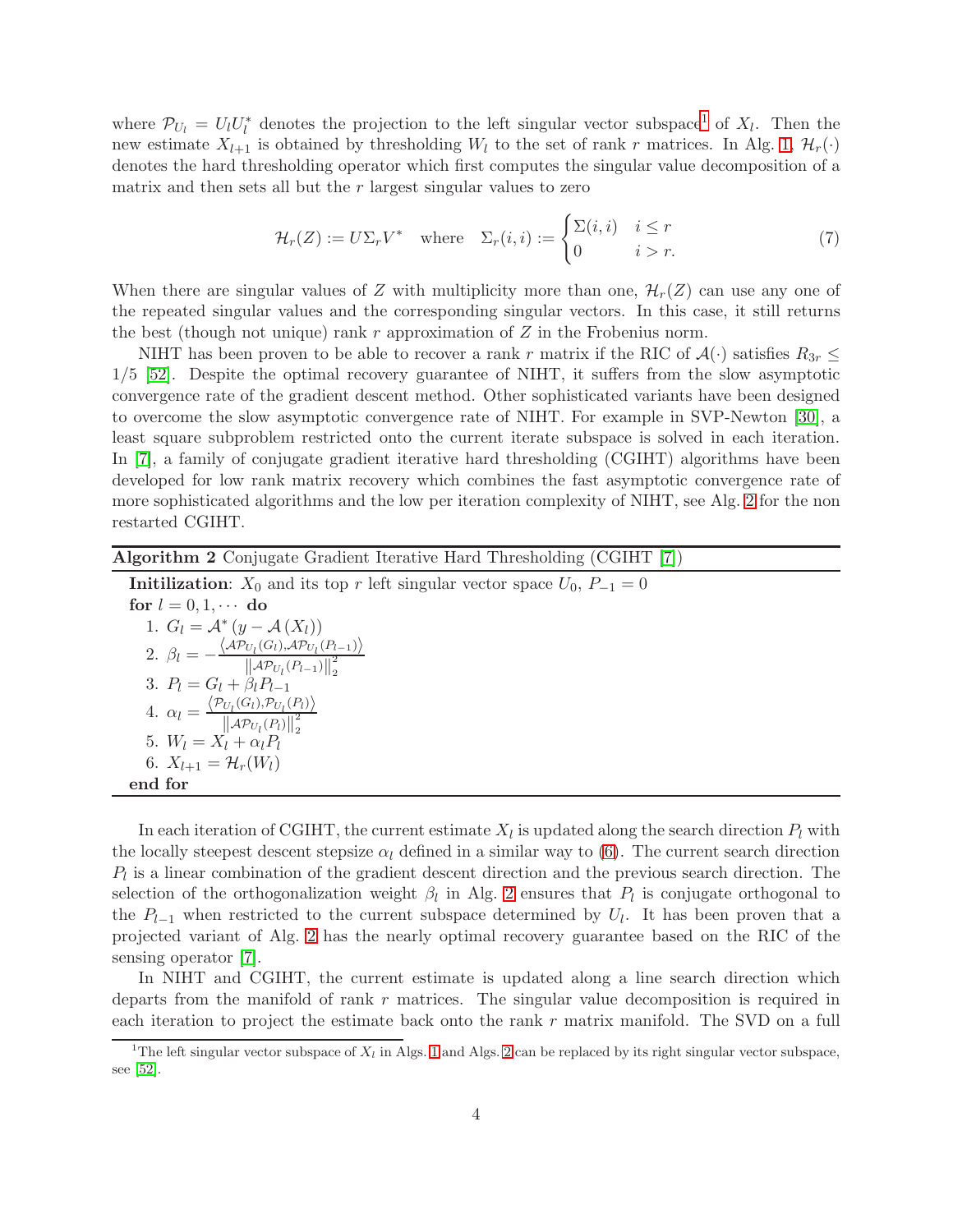$m \times n$  matrix is typically needed as the search direction is a global gradient descent or conjugate gradient descent direction which does not belong to any particular low dimensional subspace. The computational complexity of the SVD on an  $m \times n$  matrix is  $O(n^3)$  when m is proportional to n which is computationally expensive. However, if the estimate is updated along a search direction in a low dimensional subspace, the intermediate matrix  $W_l$  may also be a low rank matrix. So it is possible to work on a matrix of size much smaller than m and n when truncating  $W_l$  to its nearest rank r approximation. The generalized NIHT and CGIHT for low rank matrix recovery [\[56\]](#page-25-5) are presented in Algs. [3](#page-4-0) and [4](#page-4-1) respectively, which explore the idea of projecting the search direction onto a low dimensional subspace associated with the current estimate.

<span id="page-4-0"></span>

| Algorithm 3 Riemannian Gradient Descent (RGrad) |  |  |  |  |
|-------------------------------------------------|--|--|--|--|
|-------------------------------------------------|--|--|--|--|

Initilization:  $X_0$ for  $l = 0, 1, \cdots$  do 1.  $G_l = \mathcal{A}^*(y - \mathcal{A}(X_l))$ 2.  $\alpha_l = \frac{\left\| \mathcal{P}_{\mathcal{S}_l}(G_l) \right\|_F^2}{\left\| \mathcal{A}(\mathcal{P}_{\mathcal{S}_l}(G_l)) \right\|_F^2}$ F  $\left\| \mathcal{AP}_{\mathcal{S}_l}(G_l) \right\|_2^2$ 2 3.  $W_l = X_l + \alpha_l \mathcal{P}_{\mathcal{S}_l} (G_l)$ 4.  $X_{l+1} = \mathcal{H}_r(W_l)$ end for

<span id="page-4-1"></span>Algorithm 4 Riemannian Conjugate Gradient Descent (RCG)

**Initilization:**  $X_0$ ,  $\beta_0 = 0$  and  $P_{-1} = 0$ for  $l = 0, 1, \cdots$  do 1.  $G_l = \mathcal{A}^*(y - \mathcal{A}(X_l))$  $(y - A(X_l))$ 2.  $\beta_l = -\frac{\langle AP_{\mathcal{S}_l}(G_l), AP_{\mathcal{S}_l}(P_{l-1})\rangle}{\|\mathcal{A}\mathcal{P}_{\mathcal{S}_l}(P_{l-1})\|^2}$  $\left\| \mathcal{AP}_{\mathcal{S}_l}(P_{l-1}) \right\|_2^2$ 3.  $P_l = \mathcal{P}_{S_l} (G_l) + \beta_l \mathcal{P}_{S_l} (P_{l-1})$ 4.  $\alpha_l = \frac{\langle \mathcal{P}_{\mathcal{S}_l}(G_l), \mathcal{P}_{\mathcal{S}_l}(P_l) \rangle}{\|\mathcal{A}\mathcal{P}_{\mathcal{S}_l}(P_l)\|^2}$  $\left\| \mathcal{AP}_{\mathcal{S}_l}(P_l) \right\|_2^2$ 5.  $W_l = X_l^{||\mathcal{A}_l \cdot s_l \cdot t_l \cdot t_l||_2}$ 6.  $X_{l+1} = \mathcal{H}_r(W_l)$ end for

Compared with NIHT in Alg. [1,](#page-2-1) the major difference in Alg. [3](#page-4-0) is at step 3, where the current estimate is updated along a projected gradient descent direction rather than the gradient descent direction. The search stepsize in Alg. [3](#page-4-0) is selected to be the steepest descent stepsize along the projected gradient descent direction. In Alg. [4,](#page-4-1) the search direction is selected to be an appropriate linear combination of the projected gradient descent direction and the previous search direction projected onto the current iterate subspace. As in Alg. [2,](#page-3-1) the selection of  $\beta_l$  in Alg. [4](#page-4-1) guarantees that the new search direction  $P_l$  is conjugate orthogonal to the previous search direction  $P_{l-1}$  when projected onto the subspace  $S_l$ . Motivated by non-linear conjugate gradient method in optimization, there are other choices for  $\beta_l$  [\[1\]](#page-22-10), including

$$
\text{Fletcher-Reeves} \qquad \beta_l^{\text{FR}} = \frac{\|\mathcal{P}_{\mathcal{S}_l}(G_l)\|_F^2}{\|\mathcal{P}_{\mathcal{S}_{l-1}}(G_{l-1})\|_F^2},
$$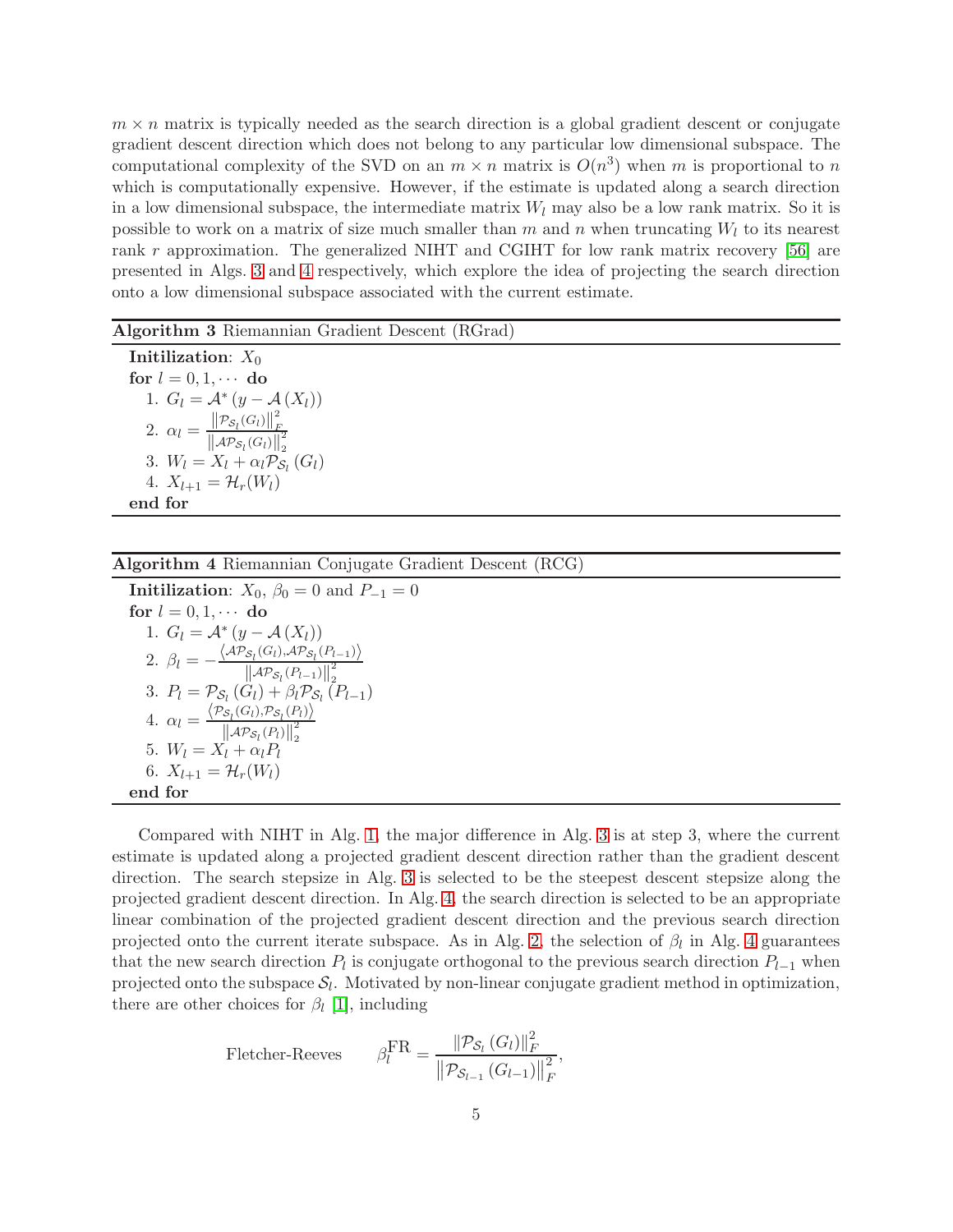Polak-Ribière  $_{l}^{\text{PR}}$  =  $\langle \mathcal{P}_{\mathcal{S}_l}(G_l), \mathcal{P}_{\mathcal{S}_l}(G_l) - \mathcal{P}_{\mathcal{S}_l}(P_{\mathcal{S}_{l-1}}(G_{l-1})) \rangle$  $||P_{S_{l-1}}(G_{l-1})||$ 2 F , (8) Polak-Ribière+  ${}_{l}^{PR+} = \max\{\beta_{l}^{PR}, 0\}.$ 

#### <span id="page-5-2"></span>2.2 Selection of the Subspace  $S_l$

Let  $X_l$  be the current rank r estimate in Algs. [3](#page-4-0) or [4](#page-4-1) and  $X_l = U_l \Sigma_l V_l^*$  be the reduced singular value decomposition with  $U_l \in \mathbb{R}^{m \times r}$ ,  $\Sigma \in \mathbb{R}^{r \times r}$  and  $V_l \in \mathbb{R}^{n \times r}$ . If  $S_l$  is selected to be the column space of  $X_l$ 

<span id="page-5-1"></span>
$$
S_l = \left\{ Z \in \mathbb{R}^{m \times n} : Z = U_l R^* \text{ with } R \in \mathbb{R}^{n \times r} \right\},\tag{9}
$$

then the intermediate matrix  $W_l \in \mathcal{S}_l$  is already a rank r matrix and  $\mathcal{S}_l$  remains unchanged during all the iterations. So no hard thresholding is needed to project  $W_l$  to its nearest rank r approximation. However, if  $X \notin \mathcal{S}_0$ , the algorithm will never converge to X, but to a locally optimal solution.

Similar conclusion can be drawn when  $S_l$  is selected to be the row space of  $X_l$ 

$$
\mathcal{S}_l = \left\{ Z \in \mathbb{R}^{m \times n} : Z = LV_l^* \text{ with } L \in \mathbb{R}^{m \times r} \right\}. \tag{10}
$$

So it is desirable to use a larger  $S_l$  in each iteration so that the subspace can be updated and can capture more and more information of the underlying low rank matrix. A potential choice is the direct sum of the column and row subspaces

<span id="page-5-0"></span>
$$
\mathcal{S}_l = \left\{ Z \in \mathbb{R}^{m \times n} : Z = U_l R^* + L V_l^* \text{ with } L \in \mathbb{R}^{m \times r}, R \in \mathbb{R}^{n \times r} \right\}. \tag{11}
$$

The subspace  $S_l$  in [\(11\)](#page-5-0) turns out to be the tangent space of the smooth manifold of rank r matrices at the current estimate  $X_l$  [\[55\]](#page-25-4). It is well known that all the  $m \times n$  rank r matrices form a smooth manifold of dimension  $(m+n-r)r$  [\[55\]](#page-25-4), which coincides with the dimension of  $S_l$ . With this subspace selection, Algs. [3](#page-4-0) and [4](#page-4-1) are indeed the Riemannian gradient descent and conjugate gradient descent algorithms on the embedded manifold of rank r matrices under the metric of canonical matrix inner product. The projection of the previous search direction onto the current tangent subspace,  $\mathcal{P}_{S_1}P_{l-1}$ , corresponds to "vector transport" in Riemannian optimization and the hard thresholding operator corresponds to a type of "retraction". The Riemannian conjugate gradient algorithm for matrix completion developed in [\[55\]](#page-25-4) can be recovered from Alg. [4](#page-4-1) with the selection of  $\beta_l$  being replaced by  $\beta^{\text{PR}+}$  in [\(8\)](#page-5-1). For more details about Riemannian optimization, we refer the reader to [\[1\]](#page-22-10). In particular, the differential geometry interpretations of the Riemannian optimization algorithms on the embedded manifold of low rank matrices can be found in [\[55\]](#page-25-4).

# 2.3 SVD of  $W_l$  with  $O(r^3)$  Complexity

In the sequel, we assume  $S_l$  is selected to be the tangent space specified in [\(11\)](#page-5-0), unless stated otherwise. So Algs. [3](#page-4-0) and [4](#page-4-1) are the Riemannian gradient descent and conjugate gradient descent algorithms. First notice that the matrices in  $S_l$  are at most rank  $2r$ . In addition, for any matrix  $Z \in \mathbb{R}^{m \times n}$ , the projection of Z onto  $S_l$  can be computed as

$$
\mathcal{P}_{\mathcal{S}_l}(Z) = U_l U_l^* Z + Z V_l V_l^* - U_l U_l^* Z V_l V_l^*.
$$
\n(12)

In Algs. [3](#page-4-0) and [4,](#page-4-1) the SVD is still required when projecting  $W_l$  onto the rank r manifold since it is not a rank r matrix. However, as  $W_l$  is in the low dimensional subspace  $S_l$ , the SVD of  $W_l$  can be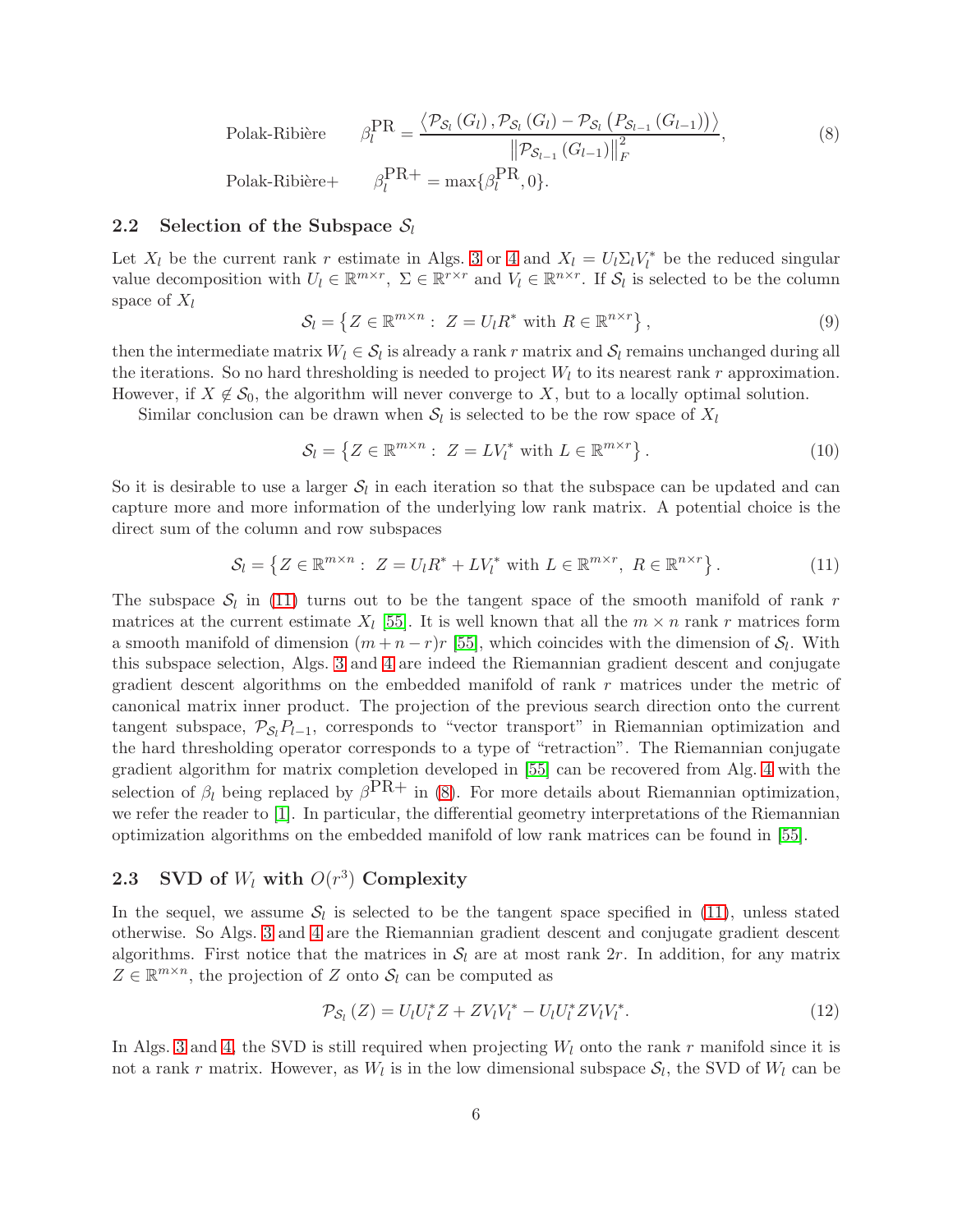computed from the SVD of a smaller size matrix. To see this, notice that the intermediate matrix  $W_l$  in Algs. [3](#page-4-0) and [4](#page-4-1) has the form

$$
W_{l}=X_{l}+\mathcal{P}_{\mathcal{S}_{l}}\left(Z_{l}\right),
$$

where  $Z_l = \alpha_l G_l$  in Alg. [3](#page-4-0) and  $Z_l = \alpha_l (G_l + \beta_l P_{l-1})$  in Alg. [4.](#page-4-1) So direct calculation gives

$$
W_l = X_l + \mathcal{P}_{S_l} (Z_l)
$$
  
=  $U_l \Sigma_l V_l^* + U_l U_l^* Z_l + Z_l V_l V_l^* - U_l U_l^* Z_l V_l V_l^*$   
=  $U_l \Sigma_l V_l^* + U_l U_l^* Z_l V_l V_l^* + U_l U_l^* Z_l - U_l U_l^* Z_l V_l V_l^* + Z_l V_l V_l^* - U_l U_l^* Z_l V_l V_l^*$   
=  $U_l (\Sigma_l + U_l^* Z_l V_l) V_l^* + U_l U_l^* Z_l (I - V_l V_l^*) + (I - U_l U_l^*) Z_l V_l V_l^*$   
:=  $U_l (\Sigma_l + U_l^* Z_l V_l) V_l^* + U_l Y_l^* + Y_2 V_l^*.$ 

Let  $Y_1 = Q_1 R_1$  and  $Y_2 = Q_2 R_2$  be the QR factorizations of  $Y_1$  and  $Y_2$  respectively. Then we have  $U_l^* Q_2 = 0$ ,  $V_l^* Q_1 = 0$  and  $W_l$  can be rewritten as

$$
W_l = U_l \left( \Sigma_l + U_l^* Z_l V_l \right) V_l^* + U_l R_1^* Q_1^* + Q_2 R_2 V_l^*
$$
  
=  $\begin{bmatrix} U_l & Q_2 \end{bmatrix} \begin{bmatrix} \Sigma_l + U_l^* Z_l V_l & R_1^* \\ R_2 & 0 \end{bmatrix} \begin{bmatrix} V_l^* \\ Q_1^* \end{bmatrix}$   
:=  $\begin{bmatrix} U_l & Q_2 \end{bmatrix} M_l \begin{bmatrix} V_l^* \\ Q_1^* \end{bmatrix}$ ,

where  $M_l$  is a  $2r \times 2r$  matrix. Since  $[U_l \ Q_2]$  and  $[V_l \ Q_1]$  are both orthogonal matrices, the SVD of  $W_l$  can be obtained from the SVD of  $M_l$ , which can be computed using  $O(r^3)$  floating point operations (flops) instead of  $O(n^3)$  flops.

#### 2.4 Main Results

We first present recovery guarantee of the Riemannian gradient descent algorithm (Alg. [3\)](#page-4-0) in terms of the restricted isometry constant of the sensing operator.

<span id="page-6-1"></span>Theorem 2.1 (Recovery guarantee of Riemannian gradient descent (Alg. [3\)](#page-4-0) for low rank matrix recovery). Let  $\mathcal{A}(\cdot)$  be a linear map from  $\mathbb{R}^{m \times n}$  to  $\mathbb{R}^p$  with  $p < mn$ , and  $y = \mathcal{A}(X)$  with rank $(X) = r$ . Define the following constant

<span id="page-6-0"></span>
$$
\gamma = \frac{4R_{2r} + 2R_{3r}}{1 - R_{2r}} + \frac{4R_{2r}}{\sigma_{\min}(X)} \|X\|_F.
$$
\n(13)

Then provided  $\gamma < 1$ , the iterates of Alg. [3](#page-4-0) with initial point  $X_0 = \mathcal{H}_r(\mathcal{A}^*(y))$  satisfy

$$
||X_l - X||_F \le \mu^l ||X_0 - X||_F, \qquad (14)
$$

where  $\mu = \gamma$ . In particular,  $\gamma < 1$  can be satisfied if

<span id="page-6-2"></span>
$$
R_{3r} \le \frac{\sigma_{\min}(X)}{\sigma_{\max}(X)} \cdot \frac{1}{12\sqrt{r}}.\tag{15}
$$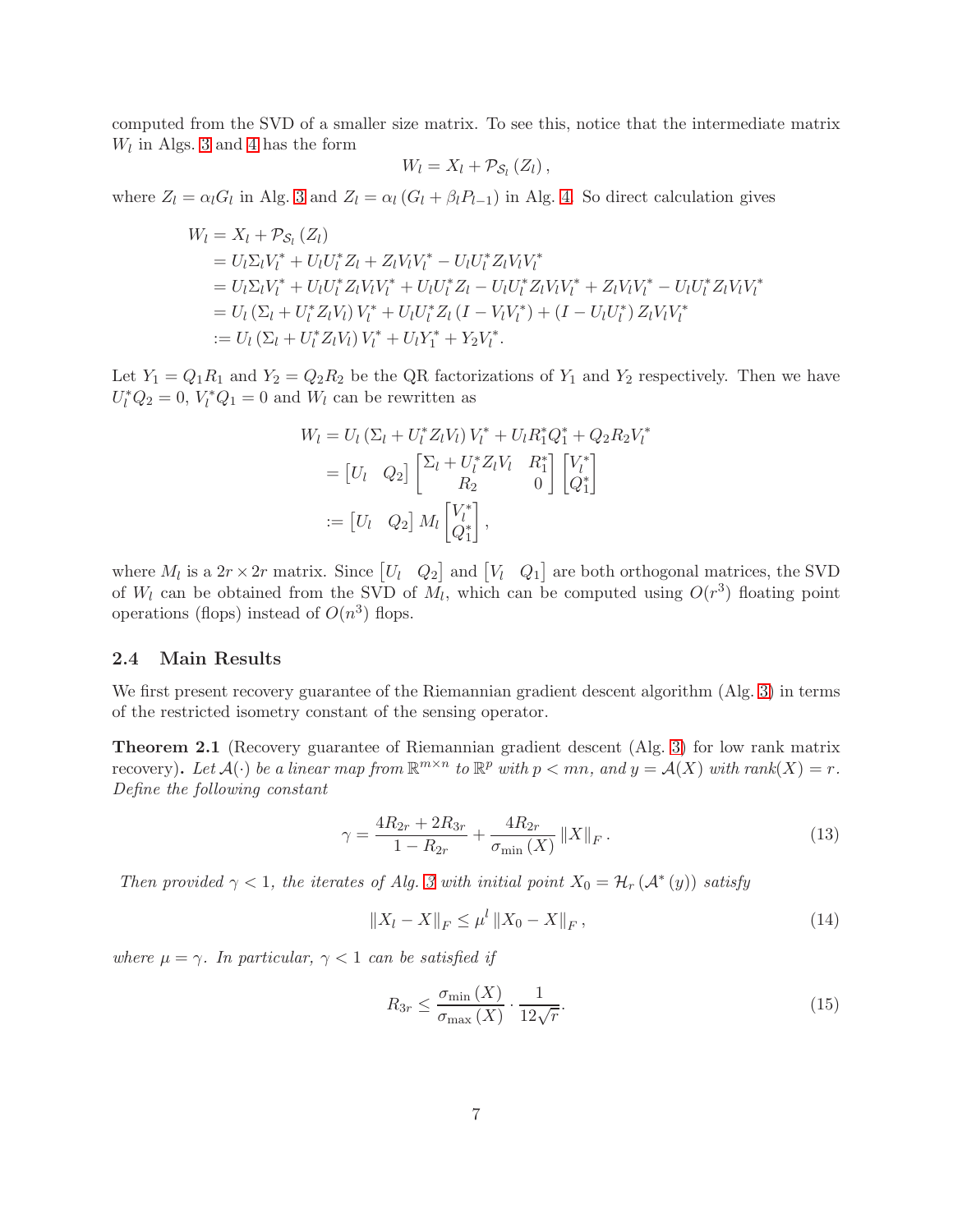For the Riemannian conjugate gradient descent method, we consider a restarted variant of Alg. [4.](#page-4-1) In the restarted Riemannian conjugate gradient descent algorithm,  $\beta_l$  is set to zero and restarting occurs whenever one of the following two conditions is violated

<span id="page-7-0"></span>
$$
\frac{\left|\left\langle \mathcal{P}_{\mathcal{S}_l}(G_l), \mathcal{P}_{\mathcal{S}_l}(P_{l-1})\right\rangle\right|}{\left\|\mathcal{P}_{\mathcal{S}_l}(G_l)\right\|_F \left\|\mathcal{P}_{\mathcal{S}_l}(P_{l-1})\right\|_F} \leq \kappa_1 \quad \text{and} \quad \left\|\mathcal{P}_{\mathcal{S}_l}(G_l)\right\|_F \leq \kappa_2 \left\|\mathcal{P}_{\mathcal{S}_l}(P_{l-1})\right\|_F, \tag{16}
$$

where  $0 < \kappa_1 < 1$  and  $\kappa_2 \ge 1$  are numerical constants; otherwise,  $\beta_l$  is computed using the formula in Alg. [4.](#page-4-1) We want to emphasize that the restarting conditions are introduced not only for the sake of proof, but also to improve the robustness of the non-linear conjugate gradient method [\[45,](#page-24-10) [55\]](#page-25-4). The first condition guarantees that the residual should be substantially orthogonal to the previous search direction when projected onto the current iterate subspace so that the new search direction can be sufficiently gradient related. In the classical conjugate gradient method for least square systems, the current residual is exactly orthogonal to the previous search direction. The second condition implies that the current residual cannot be too large when compared with the projection of the previous search direction which is in turn proportional to the projection of the previous residual. In our implementations, we take  $\kappa_1 = 0.1$  and  $\kappa_2 = 1$ .

<span id="page-7-2"></span>Theorem 2.2 (Recovery guarantee of restarted Riemannian conjugate gradient descent (Alg. [4\)](#page-4-1) for low rank matrix recovery). Let  $\mathcal{A}(\cdot)$  be a linear map from  $\mathbb{R}^{m \times n}$  to  $\mathbb{R}^p$  with  $p < mn$ , and  $y = \mathcal{A}(X)$ with rank $(X) = r$ . Define the following constants

$$
\varepsilon_{\alpha} = \frac{R_{2r}}{(1 - R_{2r}) - \kappa_1 (1 + R_{2r})}, \quad \varepsilon_{\beta} = \frac{\kappa_2 R_{2r}}{1 - R_{2r}} + \frac{\kappa_1 \kappa_2}{1 - R_{2r}},
$$
  
\n
$$
\tau_1 = 2(R_{2r} + R_{3r})(1 + \varepsilon_{\alpha}) + 2\varepsilon_{\alpha} + \frac{4R_{2r}}{\sigma_{\min}(X)} ||X||_F + \varepsilon_{\beta},
$$
  
\n
$$
\tau_2 = 2\varepsilon_{\beta} (1 + \varepsilon_{\alpha}) (1 + R_{2r}),
$$
  
\n
$$
\gamma = \tau_1 + \tau_2.
$$
\n(17)

Then provided  $\gamma < 1$ , the iterates of the restarted conjugate gradient descent algorithm (Alg. [4](#page-4-1)) restarting subject to the conditions listed in [\(16\)](#page-7-0)) with initial point  $X_0 = H_r(\mathcal{A}^*(y))$  satisfy

<span id="page-7-1"></span>
$$
||X_l - X||_F \le \mu^l ||X_0 - X||_F,
$$
\n(18)

where  $\mu = \frac{1}{2} \left( \tau_1 + \sqrt{\tau_1^2 + 4\tau_2} \right)$  < 1. Moreover, when  $\kappa_1 = \kappa_2 = 0$ ,  $\gamma$  in [\(17\)](#page-7-1) is equal to that in [\(13\)](#page-6-0). On the other hand, we have

$$
\lim_{R_{2r}, R_{3r}\to 0} \gamma = 3\kappa_1 \kappa_2,
$$

So whenever  $\kappa_1\kappa_2 < 1/3$ ,  $\gamma$  can be less than 1 if the restricted isometry constants  $R_{2r}$  and  $R_{3r}$  of the sensing operator are small. In particular, if  $\kappa_1 = 0.1$  and  $\kappa_2 = 1$ , a sufficient condition for  $\gamma < 1$  is

<span id="page-7-3"></span>
$$
R_{3r} \le \frac{\sigma_{\min}(X)}{\sigma_{\max}(X)} \cdot \frac{1}{25\sqrt{r}}.\tag{19}
$$

<span id="page-7-4"></span>Remark 1. The RIC conditions in Thms. [2.1](#page-6-1) and [2.2](#page-7-2) are more stringent than conditions of the form  $R_{3r} < c$ , where  $c > 0$  is a universal numerical constant, but how much stringent is it? Let us consider a random measurement model which satisfies the concentration inequality (II.2) in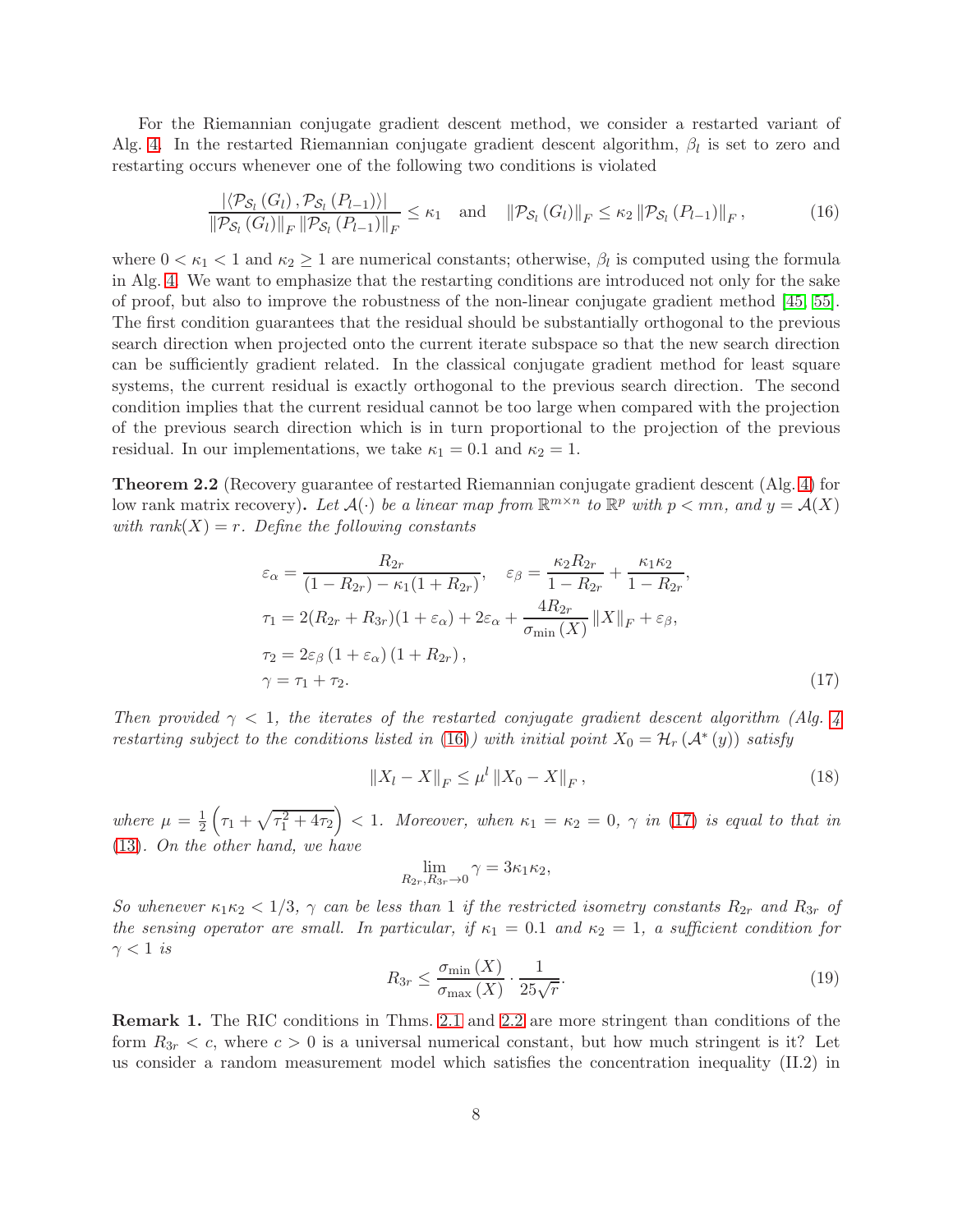[\[17\]](#page-23-4). Then the proof of Thm. 2.3 in [\[17\]](#page-23-4) reveals that [\(15\)](#page-6-2) and [\(19\)](#page-7-3) will hold with high probability if the number of measurements is  $O\left(\max(m,n)r\log\left(\frac{\sigma_{\max}(X)}{\sigma_{\min}(X)}\right)\right)$  $\left(\frac{\sigma_{\max}(X)}{\sigma_{\min}(X)}\sqrt{r}\right)$ , which implies the sampling complexity is nearly optimal up to a logarithm factor.

Remark 2. As stated previously, the entry sensing operator in matrix completion cannot have a small RIC for any  $r > 0$ . So Thms. [2.1](#page-6-1) and [2.2](#page-7-2) cannot be applied to justify the success of the Riemannian gradient descent and conjugate gradient algorithms for matrix completion. Recently, Wei et al. [\[58\]](#page-25-6) provided the first recovery guarantees of Algs. [3](#page-4-0) and [4](#page-4-1) for matrix completion. In a nutshell, if the number of known entries is  $O(\max(m,n)r^2\log^2(\max(m,n)))$ , Algs. [3](#page-4-0) and [4](#page-4-1) with good initial guess are able to recover an incoherent low rank matrix with high probability.

<span id="page-8-0"></span>**Remark 3.** If we first run  $O(\log r) + O(\log(\sigma_{\max}(X)/\sigma_{\min}(X)))$  iterations of Alg. [1](#page-2-1) until

$$
\frac{2}{\sigma_{\min}(X)} \|X_l - X\|_F < 1,
$$

and then switch to Alg. [3,](#page-4-0) we have

$$
\frac{4R_{2r} + 2R_{3r}}{1 - R_{2r}} + \frac{2}{\sigma_{\min}(X)} \|X_l - X\|_F < 1
$$

if  $R_{3r} < c$  for a sufficiently small numerical constant  $c > 0$ . So it follows from [\(33\)](#page-16-0) that the sufficient condition for successful recovery of Alg. [3](#page-4-0) can be reduced to  $R_{3r} < c$ . Similar initialization scheme can be applied to Alg. [4.](#page-4-1) However, this is not advocated as it is difficult to determine the switching point in practice.

**Remark 4.** In Sec. [2.2,](#page-5-2) we have noted that if the subspace  $S_l$  is selected to be the column space or the row space of  $X_l$ , Algs. [3](#page-4-0) and [4](#page-4-1) will not work. Here it is worth pointing out why the proofs for Thms. [2.1](#page-6-1) and [2.2](#page-7-2) no longer hold if the tangent space is replaced by either the column space or the row space of the current iterate. The key to the proofs of Thms. [2.1](#page-6-1) and [2.2](#page-7-2) is that  $||(I - \mathcal{P}_{\mathcal{S}_l})(X_l - X)||_F = o(||X_l - X||_F)$ . However, if for example  $\mathcal{S}_l$  is selected to be the column space of  $X_l$ , then

$$
\begin{aligned} \left\| (I - \mathcal{P}_{\mathcal{S}_l}) \left( X_l - X \right) \right\|_F &= \left\| (I - \mathcal{P}_{U_l}) \, X \right\|_F \\ &= \left\| \left( U U^* - U_l U_l^* \right) X \right\|_F \le \left\| U U^* - U_l U_l^* \right\|_F \left\| X \right\|_2 \\ &\le \frac{\sqrt{2} \left\| X_l - X \right\|_F \left\| X \right\|_2}{\sigma_{\min} \left( X \right)}, \end{aligned}
$$

where last inequality follows from Lem. [4.2.](#page-14-0) This implies  $\|(I - \mathcal{P}_{S_l})(X_l - X)\|_F$  is no longer a lower order of  $||X_l - X||_F$  when  $S_l$  is the column space of  $X_l$ .

Remark 5. There has been a growing interest in investigating recovery guarantees of fast nonconvex algorithms for both low rank matrix recovery [\[54,](#page-25-7) [22,](#page-23-11) [62,](#page-25-8) [50,](#page-25-9) [6,](#page-22-11) [61,](#page-25-10) [60,](#page-25-11) [32\]](#page-24-11) and matrix completion [\[58,](#page-25-6) [35,](#page-24-12) [36,](#page-24-13) [51,](#page-25-12) [34,](#page-24-14) [32,](#page-24-11) [31\]](#page-23-12). We compare the results in Thms. [2.1](#page-6-1) and [2.2](#page-7-2) with those in [\[32,](#page-24-11) [54\]](#page-25-7) where theoretical guarantees are established for other recovery algorithms using restricted isometry constant, and indirect comparisons can be made from them. It has been proven in [\[32\]](#page-24-11) that if  $R_{2r} \leq \frac{\sigma_{\min}^2(X)}{\sigma_{\max}^2(X)}$  $\frac{\sigma_{\min}^2(X)}{\sigma_{\max}^2(X)} \cdot \frac{1}{100r}$ , alternating minimization initialized by one step hard thresholding is guaranteed to recover the underlying low rank matrix. This result is similar to recovery guarantees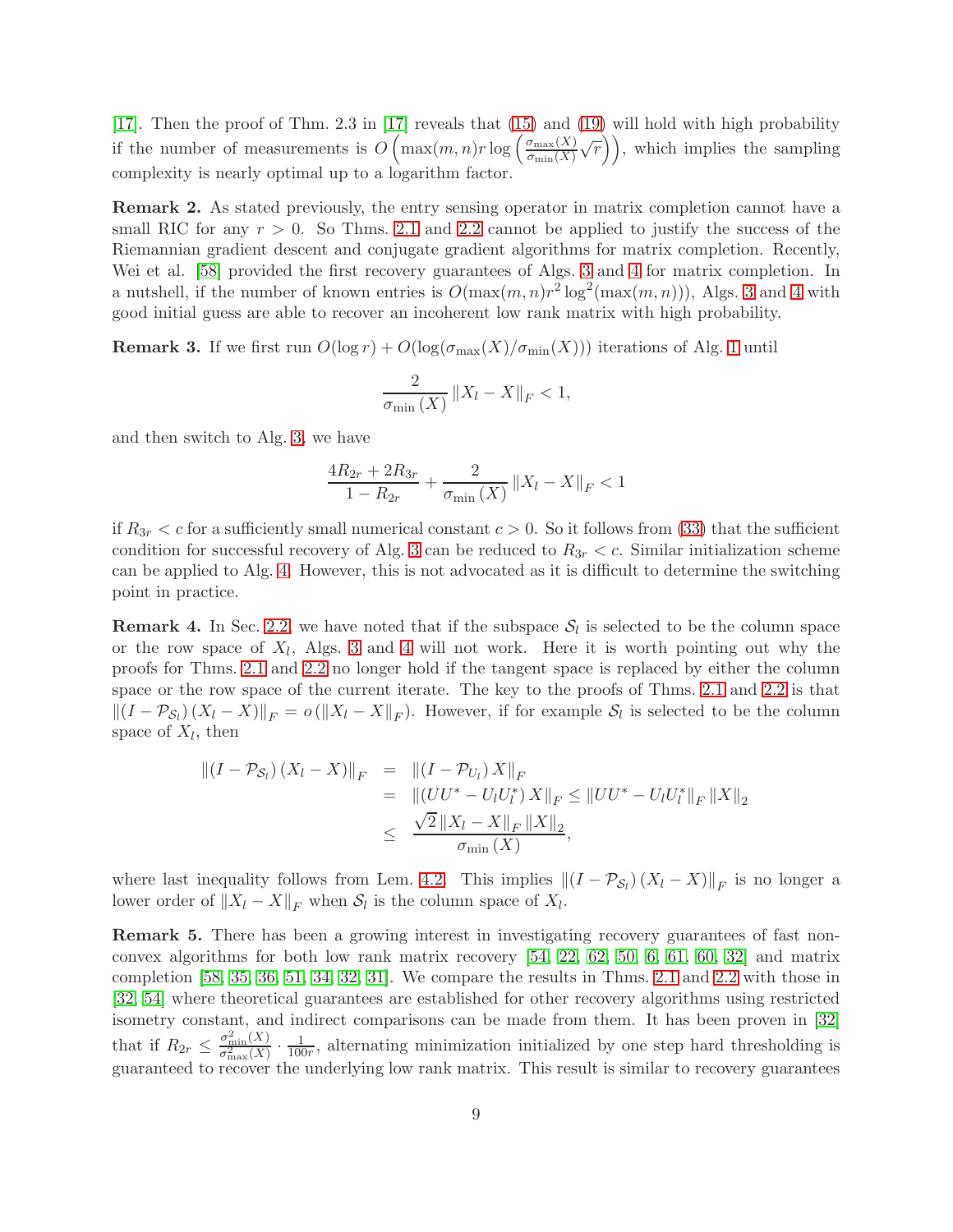in Thms. [2.1](#page-6-1) and [2.2](#page-7-2) if interpreted in terms of the sampling complexity (see Remark [1\)](#page-7-4). The gradient descent algorithm based on the product factorization of low rank matrices is shown to be able to converge linearly to the measured rank r matrix if  $R_{6r} < \frac{1}{10}$  and the algorithm is initialized by running (N)IHT for a logarithm number of iterations [\[54\]](#page-25-7). Remark [3](#page-8-0) shows that this is also true for the Riemannian gradient descent and conjugate gradient descent algorithms. For theoretical comparisons between the algorithms discussed in this paper and other algorithms in literature on matrix completion, we refer the reader to [\[58\]](#page-25-6).

### <span id="page-9-0"></span>3 Numerical Experiments

In this section, we present empirical observations of the Riemannian gradient descent and conjugate gradient descent algorithms. The numerical experiments are conducted on a Mac Pro laptop with 2.5GHz quad-core Intel Core i7 CPUs and 16 GB memory and executed from Matlab 2014b. The tests presented in this section focus on square matrices as is typical in the literature.

#### 3.1 Empirical Phase Transition

A central question in matrix recovery is that given a triple  $(m, n, r)$  how many of measurements are needed in order for an algorithm to be able to reliably recover a low rank matrix. Though the theoretical results in Thms. [2.1](#page-6-1) and [2.2](#page-7-2) can provide sufficient conditions for recovery, they are typically pessimistic when compared with the empirical observations. In practice, we evaluate the recover ability of an algorithm in the phase transition framework, which compares the number of measurements, p, the size of an  $m \times n$  matrix, mn, and the minimum number of measurements required to recover a rank r matrix,  $(m + n - r)r$ , through the *undersampling* and *oversampling* ratios

<span id="page-9-1"></span>
$$
\delta = \frac{p}{mn}, \quad \rho = \frac{(m+n-r)r}{p}.
$$
\n(20)

The phase transition curve separates the  $(\delta, \rho) \in [0, 1]^2$  plane into two regions. For problem instances with  $(\delta, \rho)$  below the phase transition curve, the algorithm is observed to be able to converge to the measured matrix. On the other hand, for problem instances with  $(\delta, \rho)$  above the phase transition curve, the algorithm is observed to return a solution that does not match the measured matrix.

Recall that in matrix recovery a linear operator consists of a number of measurement matrices, each of which returns a measurement by taking inner product with the measured matrix. Though the model of entry sensing does not satisfy the RIC condition, the algorithms work equally well for it. So we conduct tests on the following two representative sensing operators:

- $G:$  each entry of the sensing matrix is sampled from the standard Gaussian distribution  $\mathcal{N}(0, 1);$
- $\mathcal{E}:$  a subset of entries of the measured matrix are sampled uniformly at random.

The test rank r matrix  $X \in \mathbb{R}^{m \times n}$  is formed as the product of two random rank r matrices; that is  $X = LR$ , where  $L \in \mathbb{R}^{m \times r}$  and  $R \in \mathbb{R}^{r \times n}$  with L and R having their entries sampled from the standard Gaussian distribution  $\mathcal{N}(0, 1)$ . In the tests, an algorithm is considered to have successfully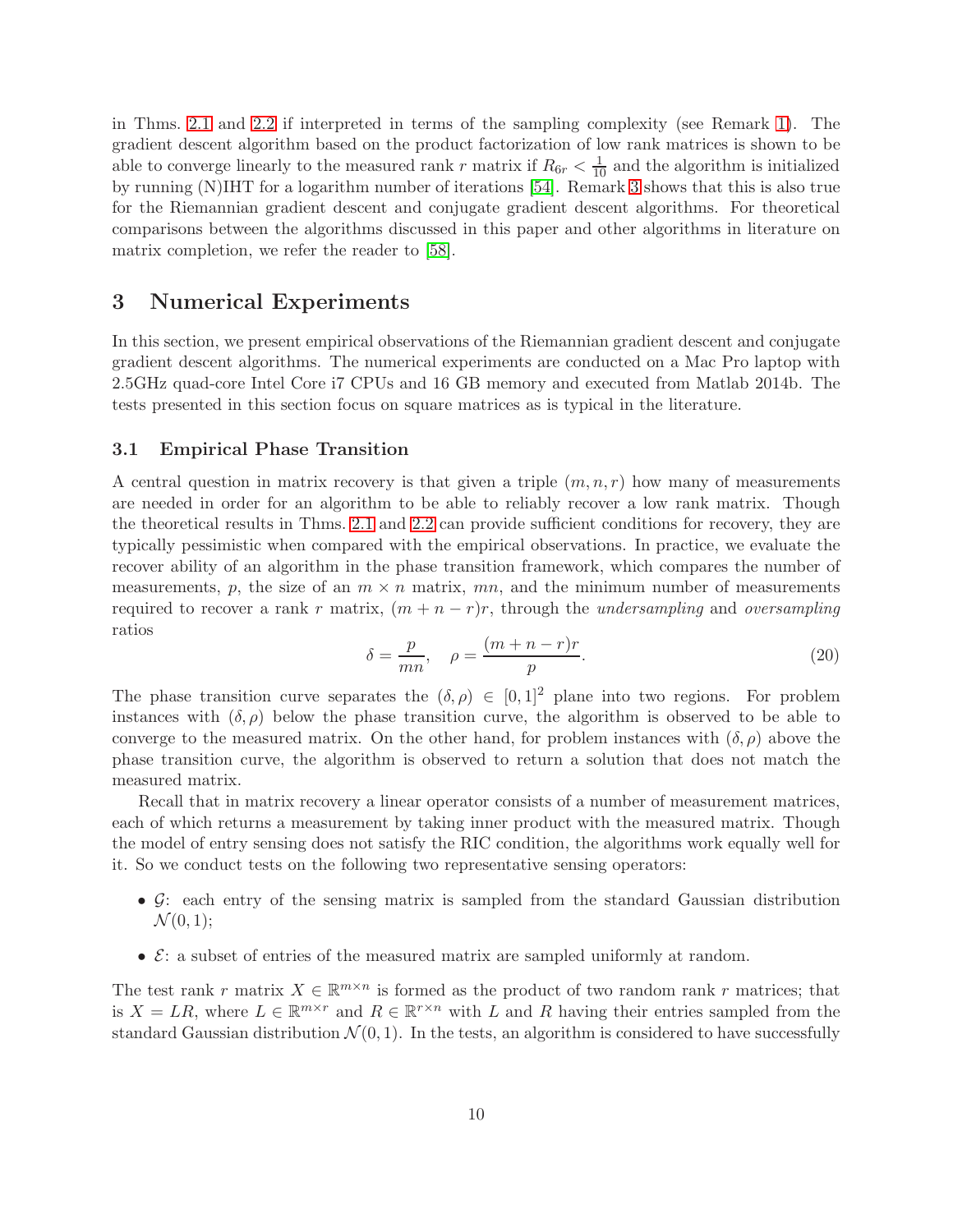recovered the rank r matrix X if it returns a matrix  $X_l$  which satisfies

$$
\frac{\|X_l - X\|_F}{\|X\|_F} \le 10^{-2}.
$$

We present the empirical phase transition of the Riemannian gradient descent algorithm and the Riemannian conjugate gradient descent algorithms with and without restarting. In the restarted Riemannian conjugate gradient algorithm, we set  $\kappa_1 = 0.1$  and  $\kappa_2 = 1$ . The tests are conducted with the undersampling ratio  $\delta = p/mn$  taking 18 equispaced values from 0.1 to 0.95. For Gaussian sensing, we conduct tests with  $m = n = 80$  while for entry sensing  $m = n = 800$ . For each triple  $(m, n, p)$ , we start from a rank r that is sufficiently small so that the algorithm can recover all the test matrices in ten random tests.<sup>[2](#page-10-0)</sup> Then we increase the rank by 1 until it reaches a value such that the algorithm fails to recover each of the ten test matrices. We refer to the largest rank that the algorithm succeeds in recovering all the test matrices as  $r_{\rm min}$ , and the smallest rank that the algorithm fails all the tests as  $r_{\text{max}}$ . The values of  $r_{\text{min}}$ ,  $r_{\text{max}}$  and the associated  $\rho_{\text{min}}$ ,  $\rho_{\text{max}}$ computed through [\(20\)](#page-9-1) are listed in Tab. [1](#page-10-1) for Gaussian sensing and in Tab. [2](#page-11-0) for entry sensing. Figure [1](#page-12-1) presents the average empirical phase transition curves of the tested algorithms on the  $(\delta, \rho)$  plane, where we use  $r = (r_{\min} + r_{\max})/2$  to compute the oversampling ratio  $\rho$ .

<span id="page-10-1"></span>Table 1: Phase transition table for Gaussian sensing with  $m = n = 80$ . For each  $(m, n, p)$  with  $p = \delta \cdot mn$ , the algorithm can recover all of the ten random test matrices when  $r \leq r_{\min}$ , but fails to recover each of the randomly drawn matrices when  $r \geq r_{\text{max}}$ .

|          |                |               | RGrad            |                  |               |               | RCG              |                  | RCG restarted  |               |                  |                     |
|----------|----------------|---------------|------------------|------------------|---------------|---------------|------------------|------------------|----------------|---------------|------------------|---------------------|
| $\delta$ | $r_{\min}$     | $r_{\rm max}$ | $\rho_{\rm min}$ | $\rho_{\rm max}$ | $r_{\rm min}$ | $r_{\rm max}$ | $\rho_{\rm min}$ | $\rho_{\rm max}$ | $r_{\rm min}$  | $r_{\rm max}$ | $\rho_{\rm min}$ | $\rho_{\text{max}}$ |
| 0.1      | 3              | 4             | 0.74             | 0.97             | 3             | 4             | 0.74             | 0.97             | 3              | 4             | 0.74             | 0.97                |
| 0.15     | $\overline{4}$ | 6             | 0.65             | 0.96             | 4             | 6             | 0.65             | 0.96             | $\overline{4}$ | 6             | 0.65             | 0.96                |
| 0.2      | 6              | 8             | 0.72             | 0.95             | 6             | 8             | 0.72             | 0.95             | 6              | 8             | 0.72             | 0.95                |
| 0.25     | 8              | 10            | 0.76             | 0.94             | 8             | 10            | 0.76             | 0.94             | 8              | 10            | 0.76             | 0.94                |
| 0.3      | 11             | 12            | 0.85             | 0.93             | 11            | 13            | 0.85             | 1                | 11             | 13            | 0.85             | 1                   |
| 0.35     | 12             | 15            | 0.79             | 0.97             | 12            | 15            | 0.79             | 0.97             | 11             | 15            | 0.73             | 0.97                |
| 0.4      | 14             | 17            | 0.8              | 0.95             | 14            | 17            | 0.8              | 0.95             | 14             | 17            | 0.8              | 0.95                |
| 0.45     | 17             | 19            | 0.84             | 0.93             | 17            | 19            | 0.84             | 0.93             | 17             | 19            | 0.84             | 0.93                |
| 0.5      | 20             | 22            | 0.88             | 0.95             | 20            | 22            | 0.88             | 0.95             | 20             | 22            | 0.88             | 0.95                |
| 0.55     | 22             | 24            | 0.86             | 0.93             | 22            | 24            | 0.86             | 0.93             | 22             | 24            | 0.86             | 0.93                |
| 0.6      | 25             | 27            | 0.88             | 0.94             | 26            | 28            | 0.91             | 0.96             | 26             | 28            | 0.91             | 0.96                |
| 0.65     | 28             | 30            | 0.89             | 0.94             | 28            | 32            | 0.89             | 0.98             | 28             | 32            | 0.89             | 0.98                |
| 0.7      | 31             | 33            | 0.89             | 0.94             | 31            | 35            | 0.89             | 0.98             | 31             | 35            | 0.89             | 0.98                |
| 0.75     | 34             | 36            | 0.89             | 0.93             | 35            | 38            | 0.91             | 0.97             | 35             | 38            | 0.91             | 0.97                |
| 0.8      | 38             | 40            | 0.91             | 0.94             | 40            | 42            | 0.94             | 0.97             | 40             | 42            | 0.94             | 0.97                |
| 0.85     | 42             | 44            | 0.91             | 0.94             | 44            | 47            | 0.94             | 0.98             | 44             | 47            | 0.94             | 0.98                |
| 0.9      | 47             | 50            | 0.92             | 0.95             | 50            | 53            | 0.95             | 0.98             | 50             | 53            | 0.95             | 0.98                |
| 0.95     | 52             | 54            | 0.92             | 0.94             | 57            | 61            | 0.97             | 0.99             | 57             | 61            | 0.97             | 0.99                |

Tables [1,](#page-10-1) [2](#page-11-0) and Fig. [1](#page-12-1) show that all the three tested algorithms are able to recover a rank r matrix from  $p = C \cdot (m + n - r)r$  number of measurements with C being slightly larger than 1. The ability of reconstructing a low rank matrix from nearly the minimum number of measurements

<span id="page-10-0"></span> $2A$  larger number of random tests have been conducted for a subset of problems. It was observed that the entries in Tabs. [1](#page-10-1) and [2](#page-11-0) didn't change significantly.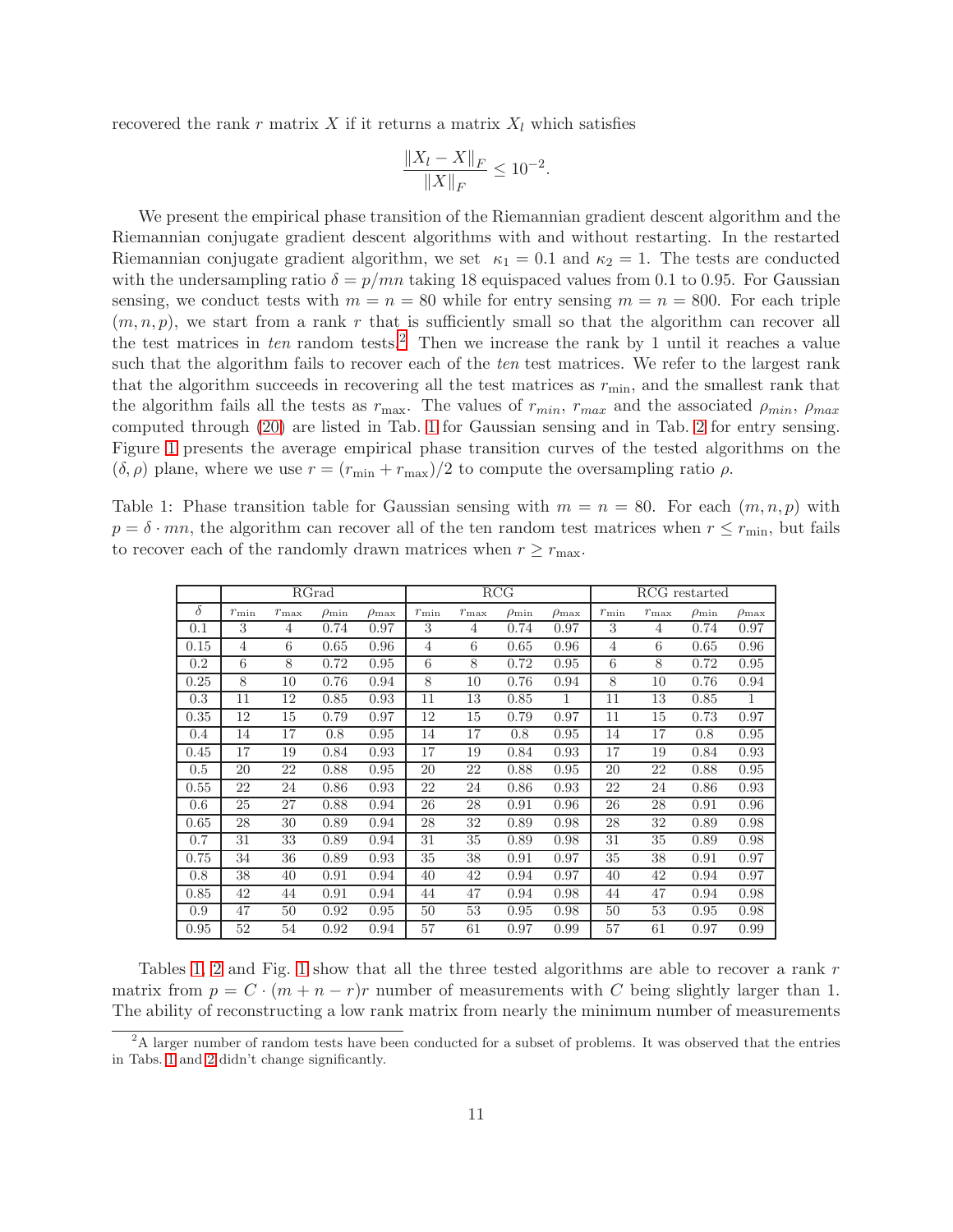has been previously reported in [\[52,](#page-25-1) [53,](#page-25-3) [7\]](#page-22-5) for other algorithms on low rank matrix recovery and matrix completion. To be more precise, Fig. [1](#page-12-1) shows that the phase transition curves of RCG and RCG restarted are almost indistinguishable to each other, which shows the effectiveness of our restarting conditions. For Gaussian sensing, the phase transition curves of RCG and RCG restarted are slightly higher than that of RGrad when  $\delta \geq 0.6$ , while for entry sensing RGrad has a slightly higher phase transition curve when  $\delta$  is small. Despite that, Tabs. [1](#page-10-1) and [2](#page-11-0) show that their recovery performance only differs by one or two ranks. The erratic behavior of the phase transition curves for Gaussian sensing is due to the small value of  $m = n = 80$  and associated large changes in  $\rho$  for a rank one change.

<span id="page-11-0"></span>Table 2: Phase transition table for entry sensing with  $m = n = 800$ . For each  $(m, n, p)$  with  $p = \delta \cdot mn$ , the algorithm can recover all of the ten random test matrices when  $r \leq r_{\min}$ , but failes to recover each of the randomly drawn matrices when  $r \geq r_{\text{max}}$ .

|          |            |               | RGrad            |                  |               |               | RCG              |                  | RCG restarted |               |                  |                     |
|----------|------------|---------------|------------------|------------------|---------------|---------------|------------------|------------------|---------------|---------------|------------------|---------------------|
| $\delta$ | $r_{\min}$ | $r_{\rm max}$ | $\rho_{\rm min}$ | $\rho_{\rm max}$ | $r_{\rm min}$ | $r_{\rm max}$ | $\rho_{\rm min}$ | $\rho_{\rm max}$ | $r_{\rm min}$ | $r_{\rm max}$ | $\rho_{\rm min}$ | $\rho_{\text{max}}$ |
| 0.1      | 36         | 38            | 0.88             | 0.93             | 35            | 37            | 0.86             | 0.9              | 36            | 37            | 0.88             | 0.9                 |
| 0.15     | 55         | 59            | 0.89             | 0.95             | 55            | 57            | 0.89             | 0.92             | 55            | 57            | 0.89             | 0.92                |
| 0.2      | 76         | 78            | 0.9              | 0.93             | 74            | 77            | 0.88             | 0.92             | 74            | 77            | 0.88             | 0.92                |
| 0.25     | 97         | 99            | 0.91             | 0.93             | 96            | 98            | 0.9              | 0.92             | 96            | 98            | 0.9              | 0.92                |
| 0.3      | 119        | 121           | 0.92             | 0.93             | 117           | 119           | 0.9              | 0.92             | 117           | 119           | 0.9              | 0.92                |
| 0.35     | 142        | 143           | 0.92             | 0.93             | 140           | 142           | 0.91             | 0.92             | 140           | 142           | 0.91             | 0.92                |
| 0.4      | 166        | 167           | 0.93             | 0.93             | 163           | 166           | 0.91             | 0.93             | 163           | 166           | 0.91             | 0.93                |
| 0.45     | 190        | 192           | 0.93             | 0.94             | 188           | 191           | 0.92             | 0.93             | 188           | 191           | 0.92             | 0.93                |
| 0.5      | 217        | 219           | 0.94             | 0.95             | 214           | 217           | 0.93             | 0.94             | 214           | 217           | 0.93             | 0.94                |
| 0.55     | 244        | 248           | 0.94             | 0.95             | 242           | 246           | 0.93             | 0.95             | 242           | 245           | 0.93             | 0.94                |
| 0.6      | 274        | 276           | 0.95             | 0.95             | 272           | 274           | 0.94             | 0.95             | 272           | 274           | 0.94             | 0.95                |
| 0.65     | 306        | 308           | 0.95             | 0.96             | 302           | 306           | 0.94             | 0.95             | 304           | 306           | 0.95             | 0.95                |
| 0.7      | 340        | 343           | 0.96             | 0.96             | 338           | 340           | 0.95             | 0.96             | 338           | 340           | 0.95             | 0.96                |
| 0.75     | 378        | 380           | 0.96             | 0.97             | 374           | 378           | 0.96             | 0.96             | 374           | 378           | 0.96             | 0.96                |
| 0.8      | 418        | 422           | 0.96             | 0.97             | 416           | 420           | 0.96             | 0.97             | 416           | 420           | 0.96             | 0.97                |
| 0.85     | 466        | 470           | 0.97             | 0.98             | 464           | 468           | 0.97             | 0.97             | 464           | 468           | 0.97             | 0.97                |
| 0.9      | 524        | 527           | 0.98             | 0.98             | 522           | 526           | 0.98             | 0.98             | 522           | 526           | 0.98             | 0.98                |
| 0.95     | 600        | 604           | 0.99             | 0.99             | 600           | 604           | 0.99             | 0.99             | 600           | 604           | 0.99             | 0.99                |

#### 3.2 Computation Time

Many algorithms have been designed for the matrix recovery problem, for example [\[7,](#page-22-5) [30,](#page-23-8) [37,](#page-24-5) [52,](#page-25-1) [38,](#page-24-15) [29,](#page-23-9) [59,](#page-25-2) [53,](#page-25-3) [55,](#page-25-4) [44,](#page-24-6) [40,](#page-24-7) [41\]](#page-24-8), just to name a few. Exhaustive comparisons with all those algorithms are impossible. In this section, we will compare RGrad, RCG, RCG restarted with the alternating steepest descend (ASD) method developed in [\[53\]](#page-25-3).[3](#page-11-1) ASD takes advantage of the product factorization of low rank matrices and minimizes the bi-quadratic function

$$
f(L, R) = \frac{1}{2} ||y - A(LR)||_2^2
$$

<span id="page-11-1"></span><sup>3</sup>We do not compare the Riemannian gradient descent and conjugate gradient descent algorithms (Algs. [3](#page-4-0) and [4\)](#page-4-1) with NIHT and CGIHT (Algs. [1](#page-2-1) and [2\)](#page-3-1) as the superiority of the Riemannian optimization algorithms is very clear following from the discussions in Sec. [2.](#page-2-0)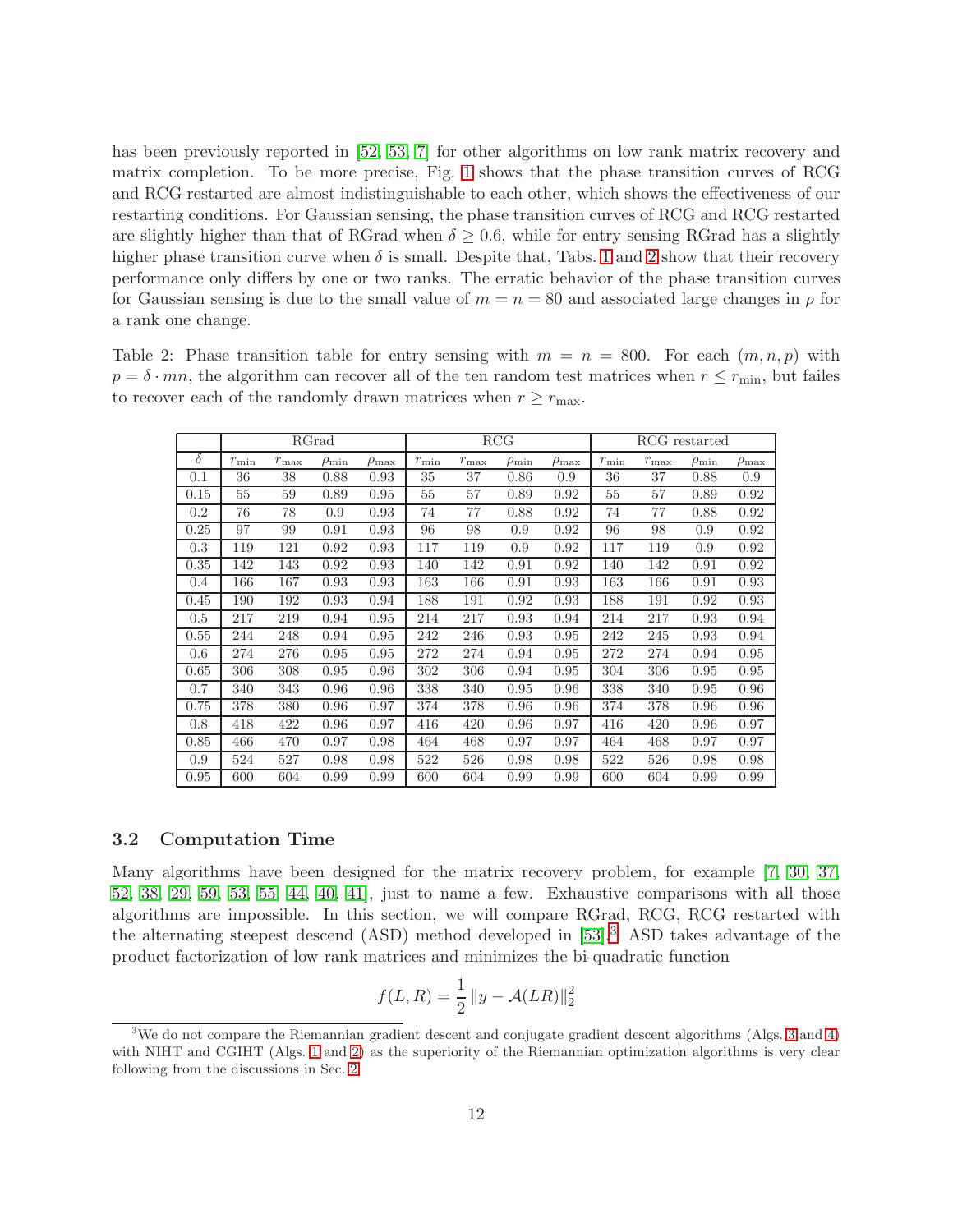<span id="page-12-1"></span>

Figure 1: Empirical phase transition curves for matrix recovery algorithms: RGrad, RCG, RCG started. Horizontal axis  $\delta$  and vertical axis  $\rho$  as defined in [\(20\)](#page-9-1). (a)  $\mathcal G$  with  $m = n = 80$ , (b)  $\mathcal E$  with  $m = n = 800.$ 

alternatively with L and R, where  $L \in \mathbb{R}^{m \times r}$  and  $R \in \mathbb{R}^{r \times n}$ . In each iteration of ASD, it applies a step of steepest gradient descent on one factor matrix while the other one is held fixed. The efficiency of ASD has been reported in [\[53\]](#page-25-3) for its low per iteration computational complexity. Indirect comparisons with other algorithms can be made from [\[53\]](#page-25-3) and references therein.

We compare the algorithms on both Gaussian sensing and entry sensing. For Gaussian sensing, the tests are conducted for  $m = n = 80$ ,  $r = 10$  and  $1/\rho \in \{2,3\}$ ; and for entry sensing, the tests are conducted for  $m = n = 8000$ ,  $r = 100$  and  $1/\rho \in \{2, 3\}$ . The algorithms are terminated when the relative residual is less than  $10^{-9}$ . The relative residual plotted against the number of iterations is presented in Fig. [2.](#page-13-0) First it can be observed that the convergence curves for RCG and RCG restarted are almost indistinguishable, differing only in one or two iterations, which again shows the effectiveness of the restarting conditions. A close look at the computational results reveals that restarting usually occurs in the first few iterations for RCG restarted. Moreover, RCG and RCG restarted are sufficiently faster than RGrad and ASD both in terms of the convergence rate and in terms of the average computation time.

### <span id="page-12-0"></span>4 Proofs of Main Results

#### 4.1 A Key Lemma

The following lemma will be used repeatedly, which contains the second order information of the smooth low rank matrix manifold, see Fig. [3.](#page-13-1)

<span id="page-12-2"></span>**Lemma 4.1.** Let  $X_l = U_l \Sigma_l V_l$  be a rank r matrix, and  $S_l$  be the tangent space of the rank r matrix manifold at  $X_l$ . Let X be another rank r matrix. Then

$$
\left\| (I - \mathcal{P}_{\mathcal{S}_l}) X \right\|_F \le \frac{1}{\sigma_{\min}(X)} \left\| X_l - X \right\|_2 \left\| X_l - X \right\|_F \tag{21}
$$

<span id="page-12-4"></span><span id="page-12-3"></span>
$$
\leq \frac{1}{\sigma_{\min}(X)} \left\| X_l - X \right\|_F^2. \tag{22}
$$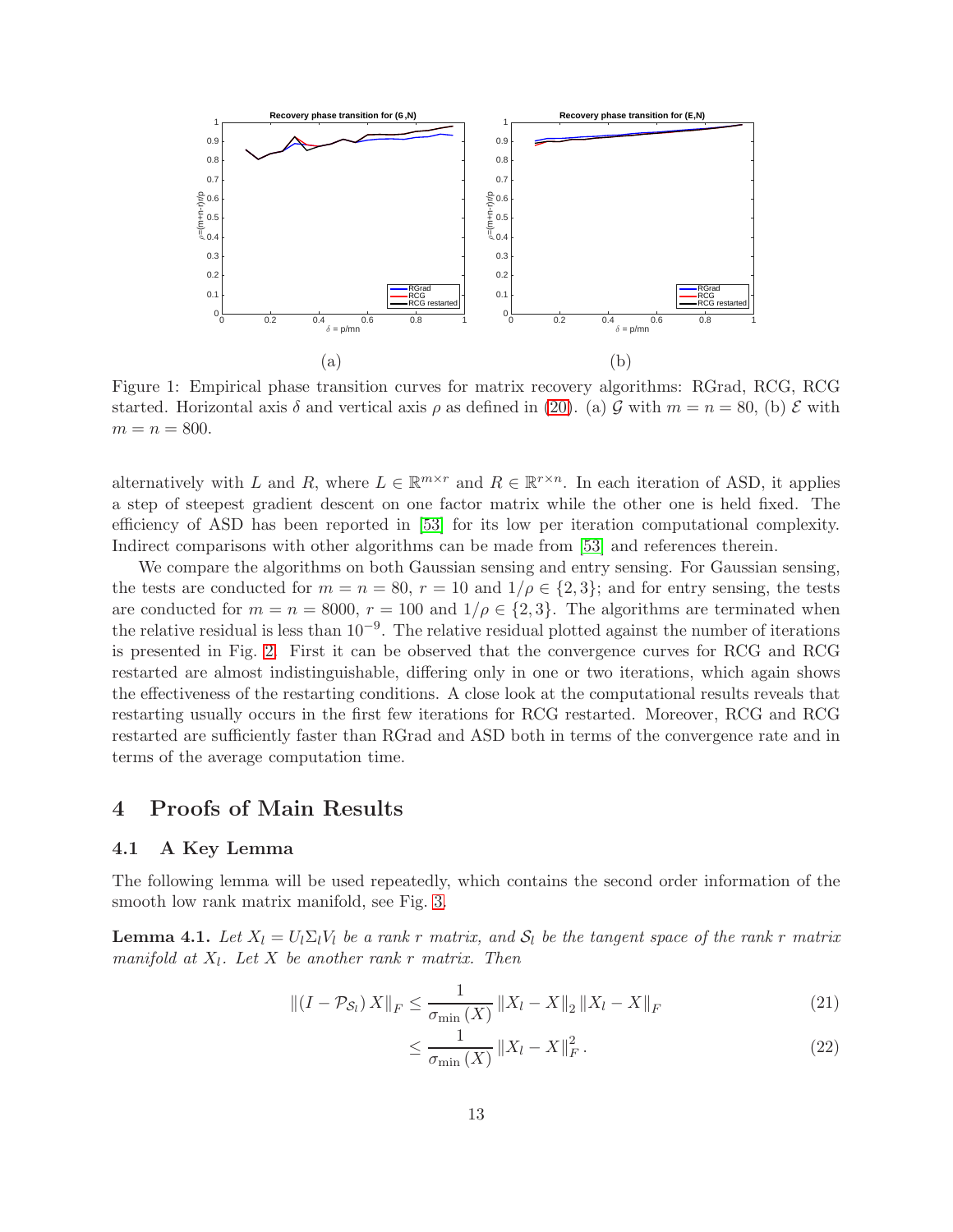<span id="page-13-0"></span>

<span id="page-13-1"></span>Figure 2: Relative residual (mean and standard deviation over ten random tests) as function of number of iterations for Gaussian sensing  $((a)$  and  $(b))$  and entry sensing  $((c)$  and  $(d))$ . In Gaussian sensing,  $m = n = 80$ ,  $r = 10$ ,  $1/\rho = 2$  (a) or  $1/\rho = 3$  (b). In entry sensing,  $m = n = 8000$ ,  $r = 100$ ,  $1/\rho = 2$  (c) or  $1/\rho = 3$  (d). The values after each algorithm are the average computational time (seconds) for convergence.



Figure 3: The set of low rank matrices forms a continuous manifold (denoted by a curve here) in the ambient space. From the plot, it is clear that  $\|(I - \mathcal{P}_{\mathcal{S}_1})(X_1 - X)\|_F = \|X_1 - X\|_F \cdot \sin \theta_1$ and  $||(I - \mathcal{P}_{\mathcal{S}_2})(X_2 - X)||_F = ||X_2 - X||_F \cdot \sin \theta_2$ . As  $X_l$  approaches  $X$   $(l = 1, 2)$ , the angle also decreases. So  $\left\| \left(I - \mathcal{P}_{\mathcal{S}_l}\right) \left(X_l - X\right) \right\|_F = o(\left\|X_l - X\right\|_F).$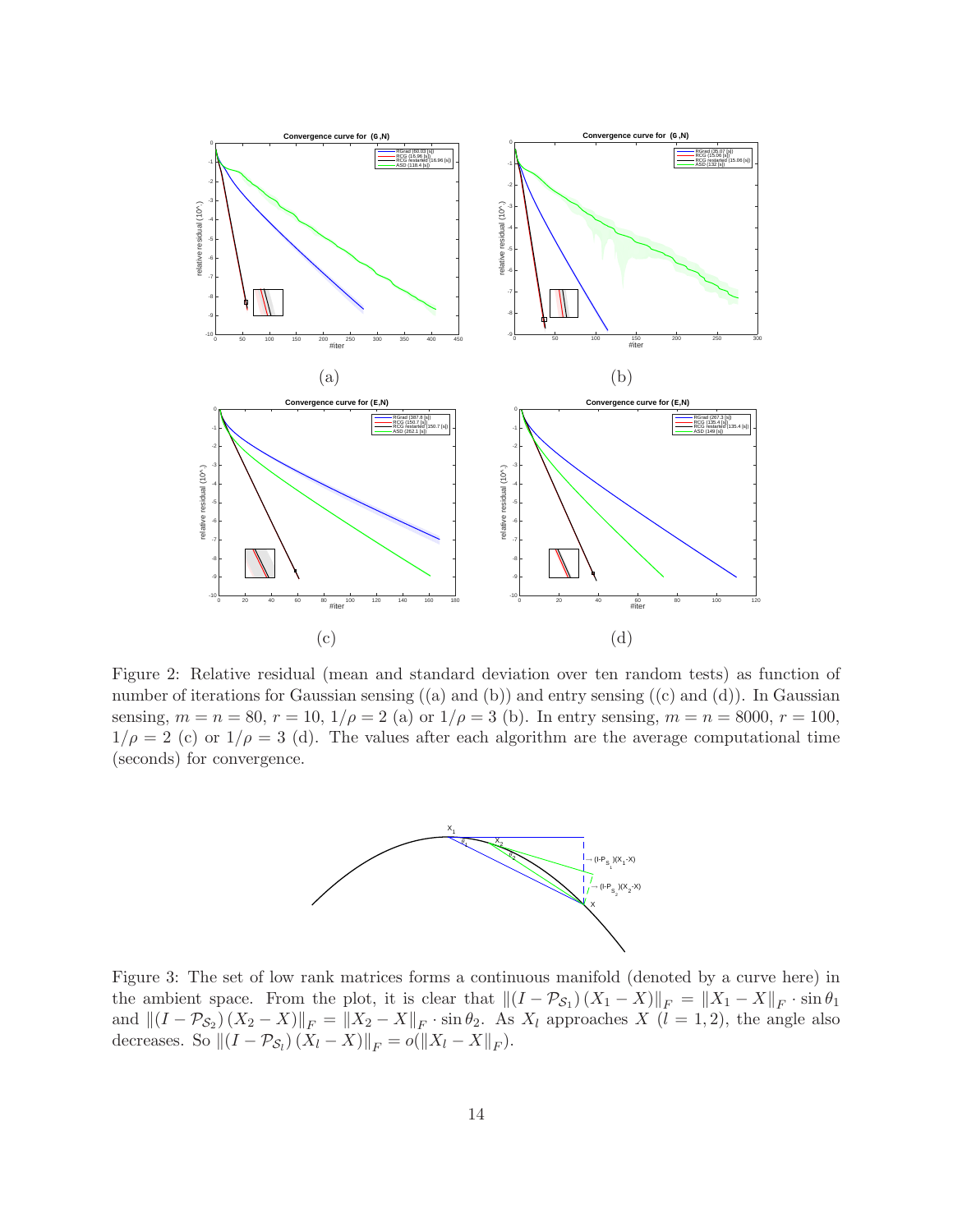The proof of Lem. [4.1](#page-12-2) relies on the following result which bounds the projection distance of the singular vector subspaces of two matrices.

<span id="page-14-0"></span>**Lemma 4.2.** Let  $X_l = U_l \Sigma_l V_l^*$  and  $X = U \Sigma V^*$  be two rank r matrices. Then

<span id="page-14-2"></span>
$$
||U_l U_l^* - U U^*||_2 \le \frac{||X_l - X||_2}{\sigma_{\min}(X)} \quad \text{and} \quad ||V_l V_l^* - V V^*||_2 \le \frac{||X_l - X||_2}{\sigma_{\min}(X)};
$$
 (23)

<span id="page-14-3"></span>
$$
||U_{l}U_{l}^{*} - UU^{*}||_{F} \le \frac{\sqrt{2}||X_{l} - X||_{F}}{\sigma_{\min}(X)} \quad \text{and} \quad ||V_{l}V_{l}^{*} - VV^{*}||_{F} \le \frac{\sqrt{2}||X_{l} - X||_{F}}{\sigma_{\min}(X)}.
$$
 (24)

The proof of Lem. [4.2](#page-14-0) is presented in Appendix [A.](#page-25-13)

*Proof of Lemma [4.1.](#page-12-2)* Let S be the tangent space of the rank r matrix manifold at X as defined in [\(11\)](#page-5-0). Clearly we have  $P_{\mathcal{S}}(X) = X$ . So

$$
(I - \mathcal{P}_{S_l}) X = (\mathcal{P}_{S} - \mathcal{P}_{S_l}) X
$$
  
=  $UU^* X + XVV^* - UU^* XVV^* - U_lU_l^* X - XV_lV_l^* + U_lU_l^* XV_lV_l^*$   
=  $(UU^* - U_lU_l^*) X + X (VV^* - V_lV_l^*)$   
 $- UV^* XVV^* + UU^* XV_lV_l^* - UU^* XV_lV_l^* + U_lU_l^* XV_lV_l^*$   
=  $(UU^* - U_lU_l^*) X + X (VV^* - V_lV_l^*)$   
 $- (UU^* - U_lU_l^*) XV_lV_l^* - UU^* X (VV^* - V_lV_l^*)$   
=  $(UU^* - U_lU_l^*) X (I - V_lV_l^*) + (I - UU^*) X (VV^* - V_lV_l^*)$   
=  $(UU^* - U_lU_l^*) X (I - V_lV_l^*)$   
=  $(UU^* - U_lU_l^*) (X - X_l) (I - V_lV_l^*),$  (25)

where the last two equalities follow from the fact  $(I - U U^*) X = 0$  and  $X_l(I - V_l V_l^*) = 0$ . Taking the Frobenius norm on both sides of [\(25\)](#page-14-1) gives

<span id="page-14-1"></span>
$$
||(I - \mathcal{P}_{\mathcal{S}_l}) X||_F \le ||UU^* - U_l U_l^*||_2 ||X_l - X||_F ||I - V_l V_l^*||_2
$$
  

$$
\le \frac{1}{\sigma_{\min}(X)} ||X_l - X||_2 ||X_l - X||_F,
$$

which completes the proof of [\(21\)](#page-12-3). Inequality [\(22\)](#page-12-4) follows directly from the fact  $||X_l - X||_2 \le$  $||X_l - X||_F.$ 

#### 4.2 Proof of Theorem [2.1](#page-6-1)

Though Alg. [3](#page-4-0) can be viewed as a restarted variant of Alg. [4](#page-4-1) in which restarting occurs in each iteration, we choose to provide a separated proof to Thm. [2.1](#page-6-1) in order to highlight the main architecture of the proof. We first list two useful lemmas.

<span id="page-14-4"></span>**Lemma 4.3.** Let  $Z_1$ ,  $Z_2$  be two low rank matrices. Suppose  $\langle Z_1, Z_2 \rangle = 0$  and  $rank(Z_1)+rank(Z_2) \le$  $min(m, n)$ . Then

 $|\langle A(Z_1), A(Z_2)\rangle| \leq R_{rank(Z_1)+rank(Z_2)} ||Z_1||_F ||Z_2||_F.$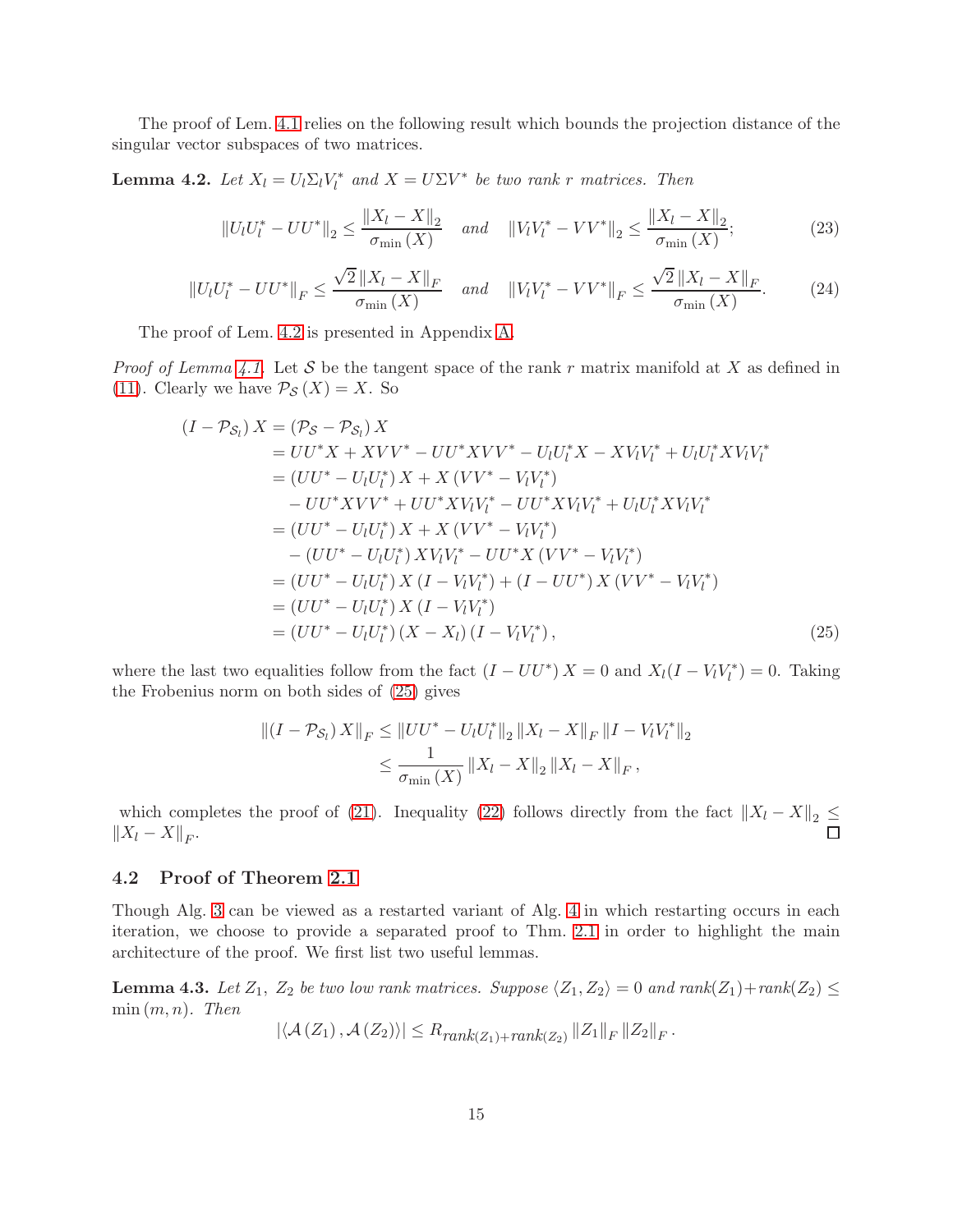This lemma is analogous to Lem. 2.1 in [\[14\]](#page-22-12) for compressed sensing. The proof for the low rank matrix version can be found in [\[17\]](#page-23-4). We repeat the proof in Appendix [B](#page-26-0) to keep the paper self-contained.

<span id="page-15-0"></span>**Lemma 4.4.** Let  $X_l = U_l \Sigma_l V_l^*$  be a rank r matrix with the tangent space  $S_l$ . Let X be another rank r matrix. Then the Frobenius norm of  $\mathcal{P}_{S_l}\mathcal{A}^*\mathcal{A}(I - \mathcal{P}_{S_l}) X$  can be bounded as

$$
\left\|\mathcal{P}_{\mathcal{S}_l}\mathcal{A}^*\mathcal{A}\left(I-\mathcal{P}_{\mathcal{S}_l}\right)(X)\right\|_F\leq R_{3r}\left\|\left(I-\mathcal{P}_{\mathcal{S}_l}\right)(X)\right\|_F.
$$

The proof of Lem. [4.4](#page-15-0) is also presented in Appendix [B.](#page-26-0)

Proof of Theorem [2.1.](#page-6-1) The proof begins with the following inequality

$$
||X_{l+1} - X||_F \le ||X_{l+1} - W_l||_F + ||W_l - X||_F \le 2 ||W_l - X||_F,
$$

where the last inequality follows from the fact that  $X_{l+1}$  is the best rank r approximation of  $W_l$  in the Frobenius norm. Substituting  $W_l = X_l + \alpha_l \mathcal{P}_{S_l}(G_l)$  into the above inequality gives

$$
||X_{l+1} - X||_F \le 2 ||X_l + \alpha_l \mathcal{P}_{\mathcal{S}_l} (G_l) - X||_F
$$
  
\n
$$
= 2 ||X_l + \alpha_l \mathcal{P}_{\mathcal{S}_l} \mathcal{A}^* (y - \mathcal{A}(X_l)) - X||_F
$$
  
\n
$$
= 2 ||X_l - X - \alpha_l \mathcal{P}_{\mathcal{S}_l} \mathcal{A}^* \mathcal{A}(X_l - X)||_F
$$
  
\n
$$
\le 2 ||X_l - X - \alpha_l \mathcal{P}_{\mathcal{S}_l} \mathcal{A}^* \mathcal{A} \mathcal{P}_{\mathcal{S}_l} (X_l - X)||_F
$$
  
\n
$$
+ 2\alpha_l ||\mathcal{P}_{\mathcal{S}_l} \mathcal{A}^* \mathcal{A}(I - \mathcal{P}_{\mathcal{S}_l}) (X_l - X)||_F
$$
  
\n
$$
\le 2 ||\mathcal{P}_{\mathcal{S}_l} (X_l - X) - \alpha_l \mathcal{P}_{\mathcal{S}_l} \mathcal{A}^* \mathcal{A} \mathcal{P}_{\mathcal{S}_l} (X_l - X)||_F
$$
  
\n
$$
+ 2 ||(I - \mathcal{P}_{\mathcal{S}_l}) (X_l - X)||_F
$$
  
\n
$$
+ 2\alpha_l ||\mathcal{P}_{\mathcal{S}_l} \mathcal{A}^* \mathcal{A}(I - \mathcal{P}_{\mathcal{S}_l}) (X_l - X)||_F
$$
  
\n
$$
= 2 ||(\mathcal{P}_{\mathcal{S}_l} - \alpha_l \mathcal{P}_{\mathcal{S}_l} \mathcal{A}^* \mathcal{A} \mathcal{P}_{\mathcal{S}_l}) (X_l - X)||_F
$$
  
\n
$$
+ 2 |\alpha_l| ||\mathcal{P}_{\mathcal{S}_l} \mathcal{A}^* \mathcal{A}(I - \mathcal{P}_{\mathcal{S}_l}) (X)||_F
$$
  
\n
$$
:= I_1 + I_2 + I_3,
$$
 (26)

where the last inequality follows from the fact  $(I - \mathcal{P}_{S_l})(X_l) = 0$ . In the following, we will bound  $I_1$ ,  $I_2$  and  $I_3$  one by one.

Bound of I<sub>1</sub>. We first consider the spectral norm of  $P_{S_l} - P_{S_l} A^* A P_{S_l}$ . Since it is a symmetric operator, we have

<span id="page-15-2"></span>
$$
\|\mathcal{P}_{S_l} - \mathcal{P}_{S_l}\mathcal{A}^* \mathcal{A} \mathcal{P}_{S_l}\| = \sup_{\|Z\|_F = 1} |\langle (\mathcal{P}_{S_l} - \mathcal{P}_{S_l}\mathcal{A}^* \mathcal{A} \mathcal{P}_{S_l}) (Z), Z \rangle|
$$
  
\n
$$
= \sup_{\|Z\|_F = 1} \left| \|\mathcal{P}_{S_l} (Z)\|_F^2 - \|\mathcal{A} \mathcal{P}_{S_l} (Z)\|_2^2 \right|
$$
  
\n
$$
\leq \sup_{\|Z\|_F = 1} R_{2r} \|\mathcal{P}_{S_l} (Z)\|_F^2 \leq R_{2r}, \tag{27}
$$

where the first inequality follows the RIC bound of the sensing operator by noting that rank  $(\mathcal{P}_{\mathcal{S}_l} (Z)) \leq 2r$ . The RIC based bound for the descent stepsize  $\alpha_l$  can be obtained as

<span id="page-15-1"></span>
$$
\frac{1}{1 + R_{2r}} \le \alpha_l = \frac{\|\mathcal{P}_{U_l}(G_l)\|_F^2}{\|\mathcal{A}\mathcal{P}_{U_l}(G_l)\|_2^2} \le \frac{1}{1 - R_{2r}}.\tag{28}
$$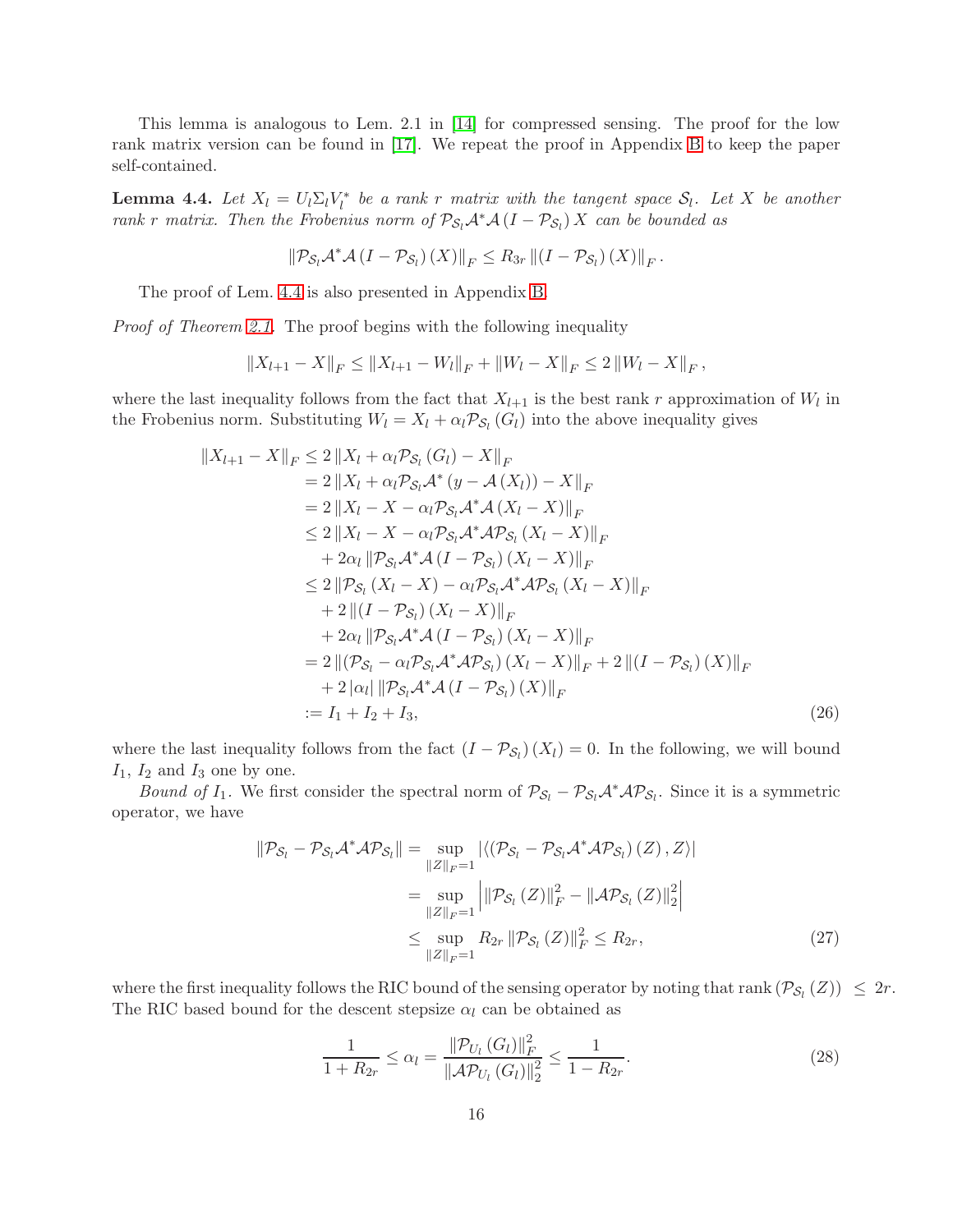Immediately we have

<span id="page-16-1"></span>
$$
|\alpha_l - 1| \le \frac{R_{2r}}{1 - R_{2r}}\tag{29}
$$

Combining [\(27\)](#page-15-1) and [\(29\)](#page-16-1) gives the bound of the spectral norm of  $P_{S_l} - \alpha_l P_{S_l} A^* A P_{S_l}$ 

$$
\begin{aligned} \|\mathcal{P}_{\mathcal{S}_l} - \alpha_l \mathcal{P}_{\mathcal{S}_l} \mathcal{A}^* \mathcal{A} \mathcal{P}_{\mathcal{S}_l} \| &\leq \|\mathcal{P}_{\mathcal{S}_l} - \mathcal{P}_{\mathcal{S}_l} \mathcal{A}^* \mathcal{A} \mathcal{P}_{\mathcal{S}_l} \| + |1 - \alpha_l| \|\mathcal{P}_{\mathcal{S}_l} \mathcal{A}^* \mathcal{A} \mathcal{P}_{\mathcal{S}_l} \| \\ &\leq R_{2r} + \frac{R_{2r}}{1 - R_{2r}} \left( 1 + R_{2r} \right) = \frac{2R_{2r}}{1 - R_{2r}}. \end{aligned}
$$

Thus  $I_1$  can be bounded as

<span id="page-16-2"></span>
$$
I_1 \le \frac{4R_{2r}}{1 - R_{2r}} \|X_l - X\|_F. \tag{30}
$$

*Bound of*  $I_2$ . The second term  $I_2$  can be bounded as

<span id="page-16-4"></span><span id="page-16-3"></span>
$$
I_2 \le \frac{2}{\sigma_{\min}(X)} \|X_l - X\|_F^2.
$$
\n(31)

by Lem. [4.1.](#page-12-2)

*Bound of I*<sub>3</sub>. The third term  $I_3$  can be bounded by applying Lem [4.4](#page-15-0) as follows

$$
I_3 \le \frac{2R_{3r}}{1 - R_{2r}} \left\| (I - \mathcal{P}_{\mathcal{S}_l}) \left( X \right) \right\|_F \le \frac{2R_{3r}}{1 - R_{2r}} \left\| X_l - X \right\|_F, \tag{32}
$$

where the second inequality follows from the fact  $(I - \mathcal{P}_{S_l})(X_l) = 0$ .

Inserting  $(30)$ ,  $(31)$  and  $(32)$  into  $(26)$  gives

<span id="page-16-0"></span>
$$
||X_{l+1} - X||_F \le \left(\frac{4R_{2r} + 2R_{3r}}{1 - R_{2r}} + \frac{2}{\sigma_{\min}(X)} ||X_l - X||_F\right) ||X_l - X||_F.
$$
 (33)

Initialization. Let  $X_0 = \mathcal{H}_r(\mathcal{A}^*(y))$  and  $U_0 \in \mathbb{R}^{m \times r}$  be its left singular vectors. Define  $Q_0 \in \mathbb{R}^{n \times r}$  $\mathbb{R}^{m\times 2r}$  as an orthogonal matrix which spans the column subspaces of  $X_0$  and X. Let  $Q_0^{\perp}$  be the complement of  $Q_0$ . Since

$$
||X_0 - A^*(y)||_F^2 = ||X_0 - P_{Q_0}(A^*(y))||_F^2 + ||P_{Q_0^{\perp}}(A^*(y))||_F^2
$$

and

$$
||X - A^{*}(y)||_{F}^{2} = ||X - P_{Q_{0}}(\mathcal{A}^{*}(y))||_{F}^{2} + \left\| P_{Q_{0}^{\perp}}(\mathcal{A}^{*}(y)) \right\|_{F}^{2},
$$

the inequality  $||X_0 - A^*(y)||_F \le ||X - A^*(y)||_F$  implies

$$
||X_0 - P_{Q_0}(\mathcal{A}^*(y))||_F \le ||X - P_{Q_0}(\mathcal{A}^*(y))||_F.
$$
 (34)

So we have

$$
||X_0 - X||_F \le ||X_0 - P_{Q_0}(\mathcal{A}^*(y))||_F + ||P_{Q_0}(\mathcal{A}^*(y)) - X||_F
$$
  
\n
$$
\le 2 ||P_{Q_0}(\mathcal{A}^*(y)) - X||_F
$$
  
\n
$$
= 2 ||(P_{Q_0} - P_{Q_0}\mathcal{A}^*\mathcal{A}P_{Q_0})(X)||_F
$$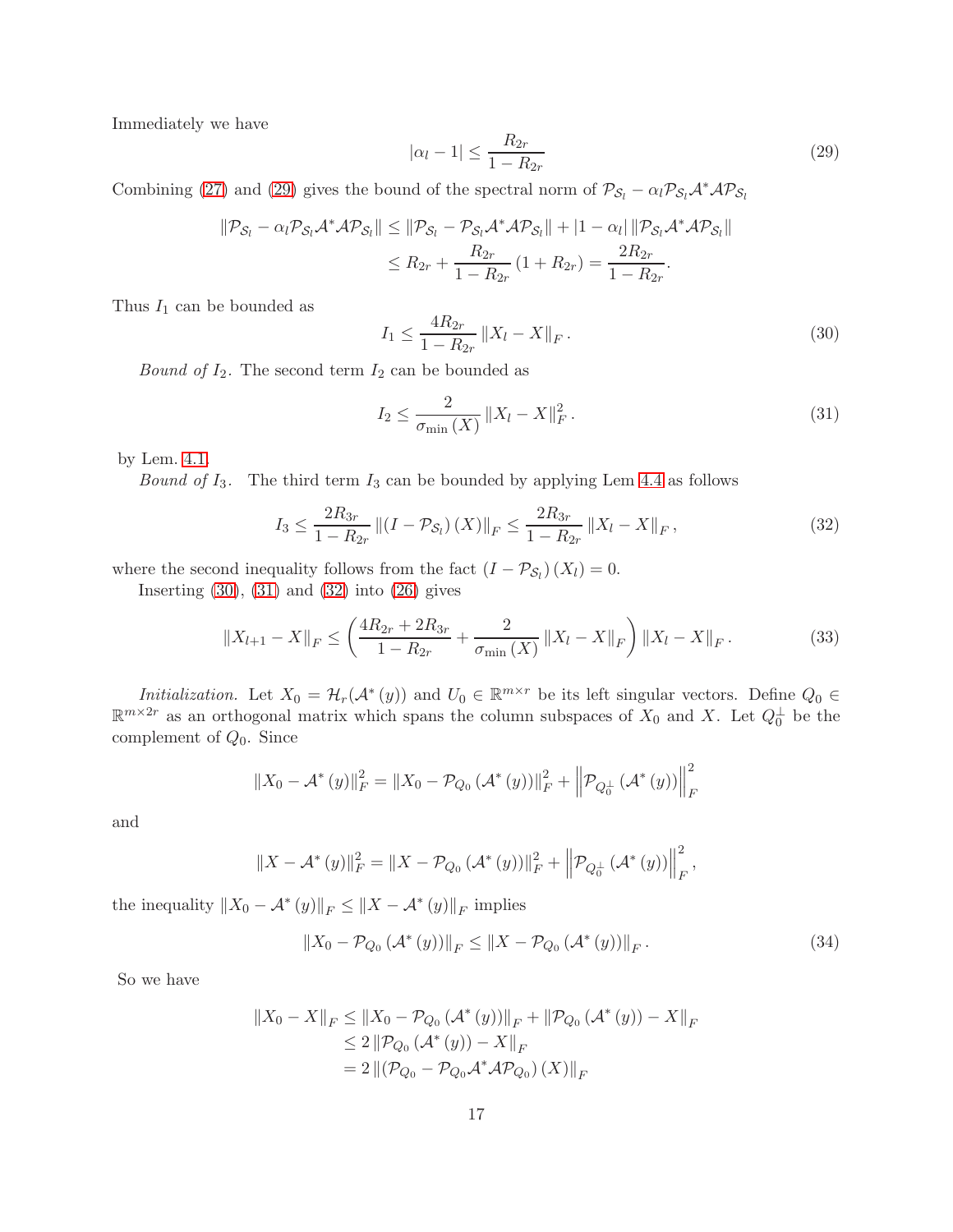<span id="page-17-0"></span>
$$
\leq 2R_{2r} \left\| X \right\|_{F},\tag{35}
$$

where the last inequality follows from the RIC based bound of  $P_{Q_0} - P_{Q_0} A^* A P_{Q_0}$  which can be similarly obtained as in  $(27)$ .

Define

$$
\gamma = \frac{4R_{2r} + 2R_{3r}}{1 - R_{2r}} + \frac{4R_{2r}}{\sigma_{\min}(X)} \|X\|_F.
$$
\n(36)

If  $\gamma$  < 1, inserting [\(35\)](#page-17-0) into [\(33\)](#page-16-0) and proof by induction gives

$$
||X_{l+1} - X||_F \le \gamma ||X_l - X||_F. \tag{37}
$$

Moreover, if

<span id="page-17-4"></span>
$$
R_{3r} \le \frac{\sigma_{\min}(X)}{\sigma_{\max}(X)} \cdot \frac{1}{12\sqrt{r}},
$$

we have

$$
\gamma \le \frac{6R_{3r}}{1 - R_{3r}} + \frac{4R_{3r}\sqrt{r}\sigma_{\max}\left(X\right)}{\sigma_{\min}\left(X\right)} < 1,\tag{38}
$$

where we have utilized the fact  $R_{2r} \leq R_{3r}$  following from Def. [1.1](#page-1-2) and the inequality  $||X||_F \leq$  $\sqrt{r} \sigma_{\max}(X)$ .

#### 4.3 Proof of Theorem [2.2](#page-7-2)

The following technical lemma which can be found for example in [\[7\]](#page-22-5) establishes the convergence of a three term recurrence relation.

<span id="page-17-3"></span>**Lemma 4.5.** Suppose  $c_0$ ,  $\tau_1$ ,  $\tau_2 \ge 0$  and let  $\mu = \frac{1}{2} \left( \tau_1 + \sqrt{\tau_1^2 + 4\tau_2} \right)$ . Assume  $0 \le c_1 \le \mu c_0$  and define  $0 \le c_l \le \tau_{1,l-1}c_{l-1} + \tau_{2,l-2}c_{l-2}$  with  $\tau_{1,l-1} \le \tau_1$  and  $\tau_{2,l-2} \le \tau_2$  for  $l \ge 2$ . If  $\tau_1 + \tau_2 < 1$ , then  $\mu < 1$  and

$$
c_l \le \mu^l c_0. \tag{39}
$$

<span id="page-17-2"></span>**Lemma 4.6.** When the inequalities in Eq.  $(16)$  are satisfied, we have

<span id="page-17-1"></span>
$$
|\beta_l| \le \frac{\kappa_2 R_{2r}}{1 - R_{2r}} + \frac{\kappa_1 \kappa_2}{1 - R_{2r}} \quad \text{and} \quad |\alpha_l - 1| \le \frac{R_{2r}}{(1 - R_{2r}) - \kappa_1 (1 + R_{2r})}.\tag{40}
$$

Notice that when restarting occurs we have  $\beta_l = 0$  and  $\alpha_l$  can be bounded as in [\(29\)](#page-16-1). So the bounds in [\(40\)](#page-17-1) still apply since  $\kappa_1 \geq 0$  and  $\kappa_2 \geq 0$ .

*Proof of Lemma [4.6.](#page-17-2)* We first bound  $\beta_l$  as follows

$$
|\beta_{l}| = \left| \frac{\langle \mathcal{AP}_{\mathcal{S}_{l}}(G_{l}), \mathcal{AP}_{\mathcal{S}_{l}}(P_{l-1}) \rangle}{\|\mathcal{AP}_{\mathcal{S}_{l}}(P_{l-1})\|_{2}^{2}} \right|
$$
  
= 
$$
\left| \frac{\langle \mathcal{P}_{\mathcal{S}_{l}}(G_{l}), \mathcal{P}_{\mathcal{S}_{l}}\mathcal{A}^{*}\mathcal{AP}_{\mathcal{S}_{l}}(P_{l-1}) \rangle}{\|\mathcal{AP}_{\mathcal{S}_{l}}(P_{l-1})\|_{2}^{2}} \right|
$$
  

$$
\leq \left| \frac{\langle \mathcal{P}_{\mathcal{S}_{l}}(G_{l}), (\mathcal{P}_{\mathcal{S}_{l}} - \mathcal{P}_{\mathcal{S}_{l}}\mathcal{A}^{*}\mathcal{AP}_{\mathcal{S}_{l}}) (\mathcal{P}_{\mathcal{S}_{l}}P_{l-1}) \rangle}{\|\mathcal{AP}_{\mathcal{S}_{l}}(P_{l-1})\|_{2}^{2}} \right| + \left| \frac{\langle \mathcal{P}_{\mathcal{S}_{l}}(G_{l}), \mathcal{P}_{\mathcal{S}_{l}}(P_{l-1}) \rangle}{\|\mathcal{AP}_{\mathcal{S}_{l}}(P_{l-1})\|_{2}^{2}} \right|
$$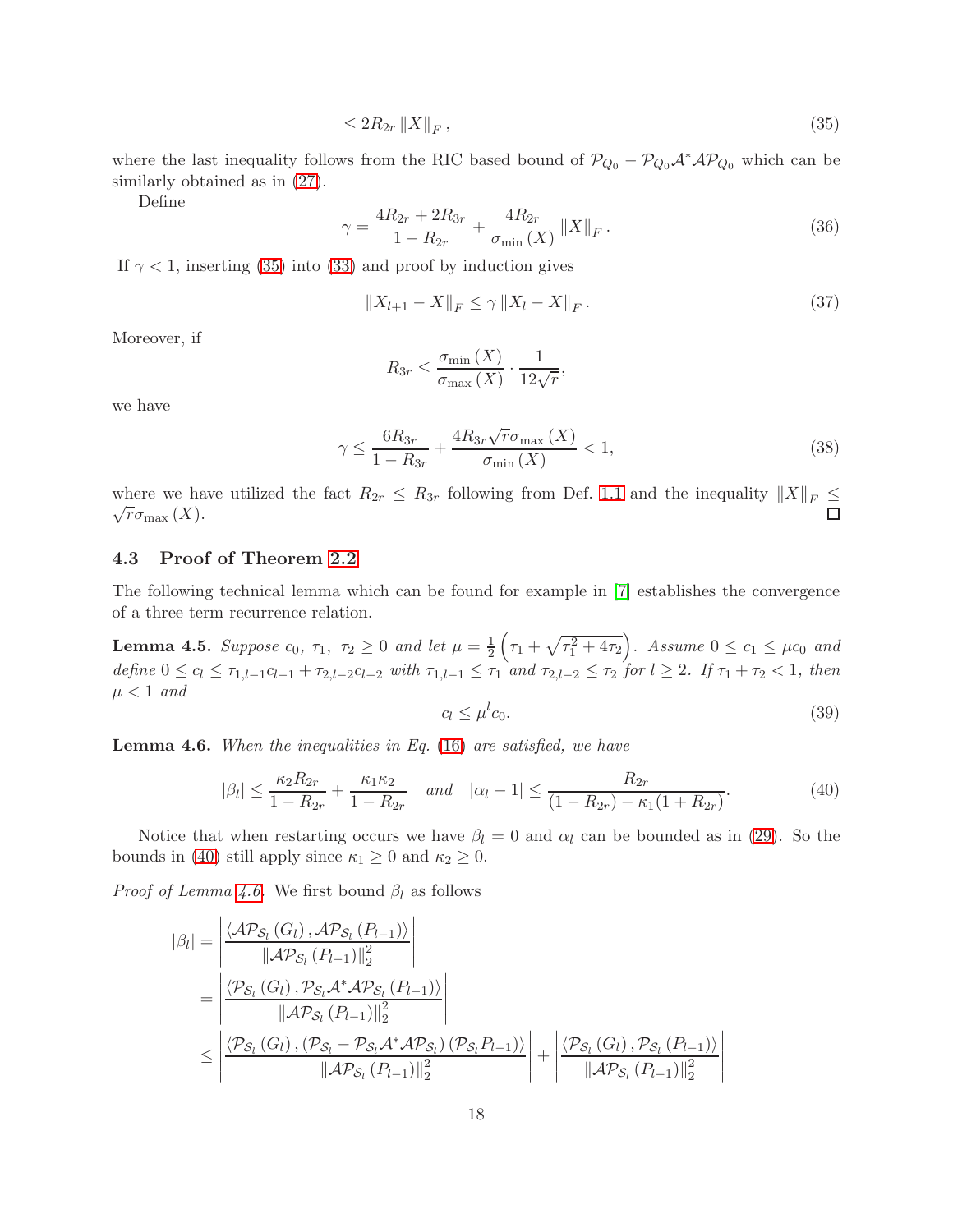$$
\leq \frac{R_{2r}}{1 - R_{2r}} \frac{\|\mathcal{P}_{\mathcal{S}_l}(G_l)\|_F}{\|\mathcal{P}_{\mathcal{S}_l}(P_{l-1})\|_F} + \frac{1}{1 - R_{2r}} \left| \frac{\langle \mathcal{P}_{\mathcal{S}_l}(G_l), \mathcal{P}_{\mathcal{S}_l}(P_{l-1}) \rangle}{\|\mathcal{P}_{\mathcal{S}_l}(P_{l-1})\|_F^2} \right|
$$
\n
$$
= \frac{R_{2r}}{1 - R_{2r}} \frac{\|\mathcal{P}_{\mathcal{S}_l}(G_l)\|_F}{\|\mathcal{P}_{\mathcal{S}_l}(P_{l-1})\|_F} + \frac{1}{1 - R_{2r}} \left| \frac{\langle \mathcal{P}_{\mathcal{S}_l}(G_l), \mathcal{P}_{\mathcal{S}_l}(P_{l-1}) \rangle}{\|\mathcal{P}_{\mathcal{S}_l}(G_l)\|_F \|\mathcal{P}_{\mathcal{S}_l}(P_{l-1})\|_F} \right| \frac{\|\mathcal{P}_{\mathcal{S}_l}(G_l)\|_F}{\|\mathcal{P}_{\mathcal{S}_l}(P_{l-1})\|_F}
$$
\n
$$
\leq \frac{\kappa_2 R_{2r}}{1 - R_{2r}} + \frac{\kappa_1 \kappa_2}{1 - R_{2r}},
$$

where the second inequality follows from the RIC bounds of  $P_{S_l} - P_{S_l} A^* A P_{S_l}$  (see [\(27\)](#page-15-1)) and  $A P_{S_l}$ , and the last inequality follows from [\(16\)](#page-7-0). To bound  $\alpha_l$ , first note

$$
\begin{split} |\beta_{l} \langle \mathcal{P}_{\mathcal{S}_{l}}(G_{l}), \mathcal{P}_{\mathcal{S}_{l}}(P_{l-1}) \rangle| &= \left| \frac{\langle \mathcal{A} \mathcal{P}_{\mathcal{S}_{l}}(G_{l}), \mathcal{A} \mathcal{P}_{\mathcal{S}_{l}}(P_{l-1}) \rangle}{\|\mathcal{A} \mathcal{P}_{\mathcal{S}_{l}}(P_{l-1})\|_{2}^{2}} \langle \mathcal{P}_{\mathcal{S}_{l}}(G_{l}), \mathcal{P}_{\mathcal{S}_{l}}(P_{l-1}) \rangle \right| \\ &\leq \frac{1 + R_{2r}}{1 - R_{2r}} \frac{\|\mathcal{P}_{\mathcal{S}_{l}}(G_{l})\|_{F}}{\|\mathcal{P}_{\mathcal{S}_{l}}(P_{l-1})\|_{F}} |\langle \mathcal{P}_{\mathcal{S}_{l}}(G_{l}), \mathcal{P}_{\mathcal{S}_{l}}(P_{l-1}) \rangle| \\ &\leq \frac{\kappa_{1} (1 + R_{2r})}{1 - R_{2r}} \|\mathcal{P}_{\mathcal{S}_{l}}(G_{l})\|_{F}^{2}, \end{split}
$$

where the last inequality follows from [\(16\)](#page-7-0). Consequently,

$$
\left| \langle \mathcal{P}_{\mathcal{S}_l} (P_l) \, , \mathcal{P}_{\mathcal{S}_l} (G_l) \rangle \right| \geq \left\| \mathcal{P}_{\mathcal{S}_l} (G_l) \right\|_F^2 - \left| \beta_l \, \langle \mathcal{P}_{\mathcal{S}_l} (G_l) \, , \mathcal{P}_{\mathcal{S}_l} (P_{l-1}) \rangle \right|
$$
  

$$
\geq \left( 1 - \frac{\kappa_1 \left( 1 + R_{2r} \right)}{1 - R_{2r}} \right) \left\| \mathcal{P}_{\mathcal{S}_l} (G_l) \right\|_F^2
$$

and the application of the Cauchy-Schwarz inequality gives

$$
\|\mathcal{P}_{\mathcal{S}_l}\left(G_l\right)\|_F \leq \frac{1}{1 - \frac{\kappa_1(1 + R_{2r})}{1 - R_{2r}}} \left\|\mathcal{P}_{\mathcal{S}_l}\left(P_l\right)\right\|_F.
$$

Since  $\alpha_l$  can be rewritten as

$$
\alpha_{l} = \frac{\langle \mathcal{P}_{\mathcal{S}_{l}}\left(G_{l}\right), \mathcal{P}_{\mathcal{S}_{l}}\left(P_{l}\right) \rangle}{\|\mathcal{A}\mathcal{P}_{\mathcal{S}_{l}}\left(P_{l}\right)\|_{2}^{2}}
$$
\n
$$
= 1 + \frac{\langle \mathcal{P}_{\mathcal{S}_{l}}\left(G_{l}\right), \mathcal{P}_{\mathcal{S}_{l}}\left(P_{l}\right) \rangle - \langle \mathcal{A}\mathcal{P}_{\mathcal{S}_{l}}\left(G_{l}\right), \mathcal{A}\mathcal{P}_{\mathcal{S}_{l}}\left(P_{l}\right) \rangle}{\|\mathcal{A}\mathcal{P}_{\mathcal{S}_{l}}\left(P_{l}\right)\|_{2}^{2}}
$$
\n
$$
= 1 + \frac{\langle \mathcal{P}_{\mathcal{S}_{l}}\left(G_{l}\right), \left(\mathcal{P}_{\mathcal{S}_{l}} - \mathcal{P}_{\mathcal{S}_{l}}\mathcal{A}^{*}\mathcal{A}\mathcal{P}_{\mathcal{S}_{l}}\right)\mathcal{P}_{\mathcal{S}_{l}}\left(P_{l}\right) \rangle}{\|\mathcal{A}\mathcal{P}_{\mathcal{S}_{l}}\left(P_{l}\right)\|_{2}^{2}},
$$

it follows that

$$
|\alpha_{l}-1| \leq \frac{R_{2r}}{1-R_{2r}} \frac{\left\|\mathcal{P}_{\mathcal{S}_{l}}\left(G_{l}\right)\right\|_{F}}{\left\|\mathcal{P}_{\mathcal{S}_{l}}\left(P_{l}\right)\right\|_{F}} \leq \frac{R_{2r}}{\left(1-R_{2r}\right)-\kappa_{1}\left(1+R_{2r}\right)},
$$

which completes the proof.

Proof of Theorem [2.2.](#page-7-2) Analogous to  $(26)$ , we have

$$
||X_{l+1} - X||_F \le 2 ||X_l + \alpha_l P_l - X||_F
$$
  
= 2 ||X\_l - X - \alpha P\_{S\_l} A^\* A (X\_l - X) + \alpha\_l \beta\_l P\_{S\_l} (P\_{l-1})||\_F

 $\Box$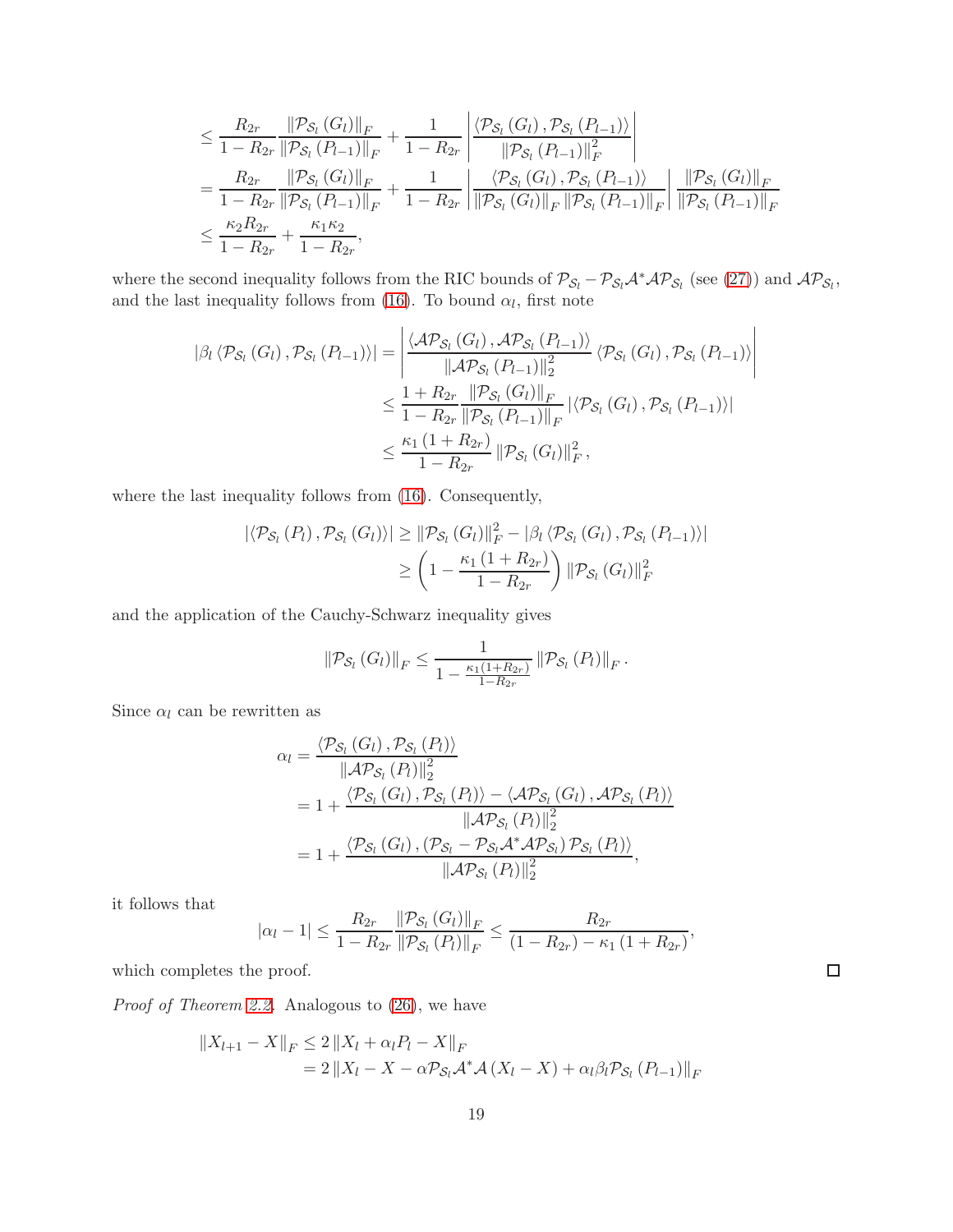$$
\leq 2 \| (\mathcal{P}_{S_l} - \alpha_l \mathcal{P}_{S_l} \mathcal{A}^* \mathcal{A} \mathcal{P}_{S_l}) (X_l - X) \|_F + 2 \| (I - \mathcal{P}_{S_l}) (X) \|_F + 2 |\alpha_l| \| \mathcal{P}_{S_l} \mathcal{A}^* \mathcal{A} (I - \mathcal{P}_{S_l}) (X) \|_F + 2 |\alpha_l| \|\mathcal{P}_{l} \| \mathcal{P}_{S_l} (P_{l-1}) \|_F := I_4 + I_5 + I_6 + I_7.
$$

The bound for  $I_5$  is exactly the same as the bound for  $I_2$ , while  $I_4$  and  $I_6$  can be similarly bounded as  $I_1$  and  $I_3$ , differing only in the bound for  $\alpha_l$ . Combining the bounds for  $\alpha_l$  [\(40\)](#page-17-1) and the spetral norm of  $\mathcal{P}_{S_l} - \mathcal{P}_{S_l} \mathcal{A}^* \mathcal{A} \mathcal{P}_{S_l}$  [\(27\)](#page-15-1) together gives the bound for the spectral norm of  $\mathcal{P}_{S_l} - \alpha_l \mathcal{P}_{S_l} \mathcal{A}^* \mathcal{A} \mathcal{P}_{S_l}$ 

$$
\begin{aligned} \|\mathcal{P}_{\mathcal{S}_l} - \alpha_l \mathcal{P}_{\mathcal{S}_l} \mathcal{A}^* \mathcal{A} \mathcal{P}_{\mathcal{S}_l} \| &\leq \|\mathcal{P}_{\mathcal{S}_l} - \mathcal{P}_{\mathcal{S}_l} \mathcal{A}^* \mathcal{A} \mathcal{P}_{\mathcal{S}_l} \| + (1 - \alpha_l) \|\mathcal{P}_{\mathcal{S}_l} \mathcal{A}^* \mathcal{A} \mathcal{P}_{\mathcal{S}_l} \| \\ &\leq R_{2r} + \varepsilon_\alpha \left( 1 + R_{2r} \right), \end{aligned}
$$

where

$$
\varepsilon_{\alpha} := \frac{R_{2r}}{(1 - R_{2r}) - \kappa_1(1 + R_{2r})}.
$$

So  $I_4$  can be bounded as

$$
I_4 \le 2(R_{2r} + \varepsilon_\alpha (1 + R_{2r})) \|X_l - X\|_F. \tag{41}
$$

Inserting the bound for  $\alpha_l$  into  $I_6$ , together with Lem. [4.4](#page-15-0) gives

$$
I_6 \le 2R_{3r} \left(1 + \varepsilon_\alpha\right) \left\| \left(I - \mathcal{P}_{\mathcal{S}_l}\right)(X)\right\|_F \le 2R_{3r} \left(1 + \varepsilon_\alpha\right) \left\|X_l - X\right\|_F. \tag{42}
$$

To bound  $I_7$ , first note that  $\beta_l \mathcal{P}_{S_l} P_{l-1}$  can be expressed in terms of all the previous gradients

<span id="page-19-0"></span>
$$
\beta_l \mathcal{P}_{\mathcal{S}_l} P_{l-1} = \sum_{j=0}^{l-1} \prod_{q=j+1}^l \beta_q \prod_{k=j}^l \mathcal{P}_{\mathcal{S}_k} (G_j), \quad l \ge 1.
$$
\n(43)

Inserting  $(43)$  into  $I<sub>7</sub>$  gives

$$
I_{7} \leq 2 |\alpha_{l}| \sum_{j=0}^{l-1} \prod_{q=j+1}^{l} |\beta_{q}| ||\mathcal{P}_{S_{j}}(G_{j})||_{F}
$$
  
\n
$$
\leq 2 (1 + \varepsilon_{\alpha}) \sum_{j=0}^{l-1} \varepsilon_{\beta}^{l-j} ||\mathcal{P}_{S_{j}} \mathcal{A}^{*} \mathcal{A}(X_{j} - X)||_{F}
$$
  
\n
$$
\leq 2 (1 + \varepsilon_{\alpha}) (1 + R_{2r}) \sum_{j=0}^{l-1} \varepsilon_{\beta}^{l-j} ||X_{j} - X||_{F},
$$

where in the second inequality

$$
\varepsilon_{\beta} := \frac{\kappa_2 R_{2r}}{1 - R_{2r}} + \frac{\kappa_1 \kappa_2}{1 - R_{2r}},
$$

and the third inequality follows from

$$
\|\mathcal{P}_{\mathcal{S}_j}\mathcal{A}^*\mathcal{A}(X_j - X)\|_F = \sup_{\|Z\|_F = 1} \langle \mathcal{P}_{\mathcal{S}_j}\mathcal{A}^*\mathcal{A}(X_j - X), Z \rangle
$$
  
\n
$$
= \sup_{\|Z\|_F = 1} \langle \mathcal{A}(X_j - X), \mathcal{A}\mathcal{P}_{\mathcal{S}_j}(Z) \rangle
$$
  
\n
$$
\leq \sup_{\|Z\|_F = 1} \|\mathcal{A}(X_j - X)\|_F \|\mathcal{A}\mathcal{P}_{\mathcal{S}_j}(Z)\|
$$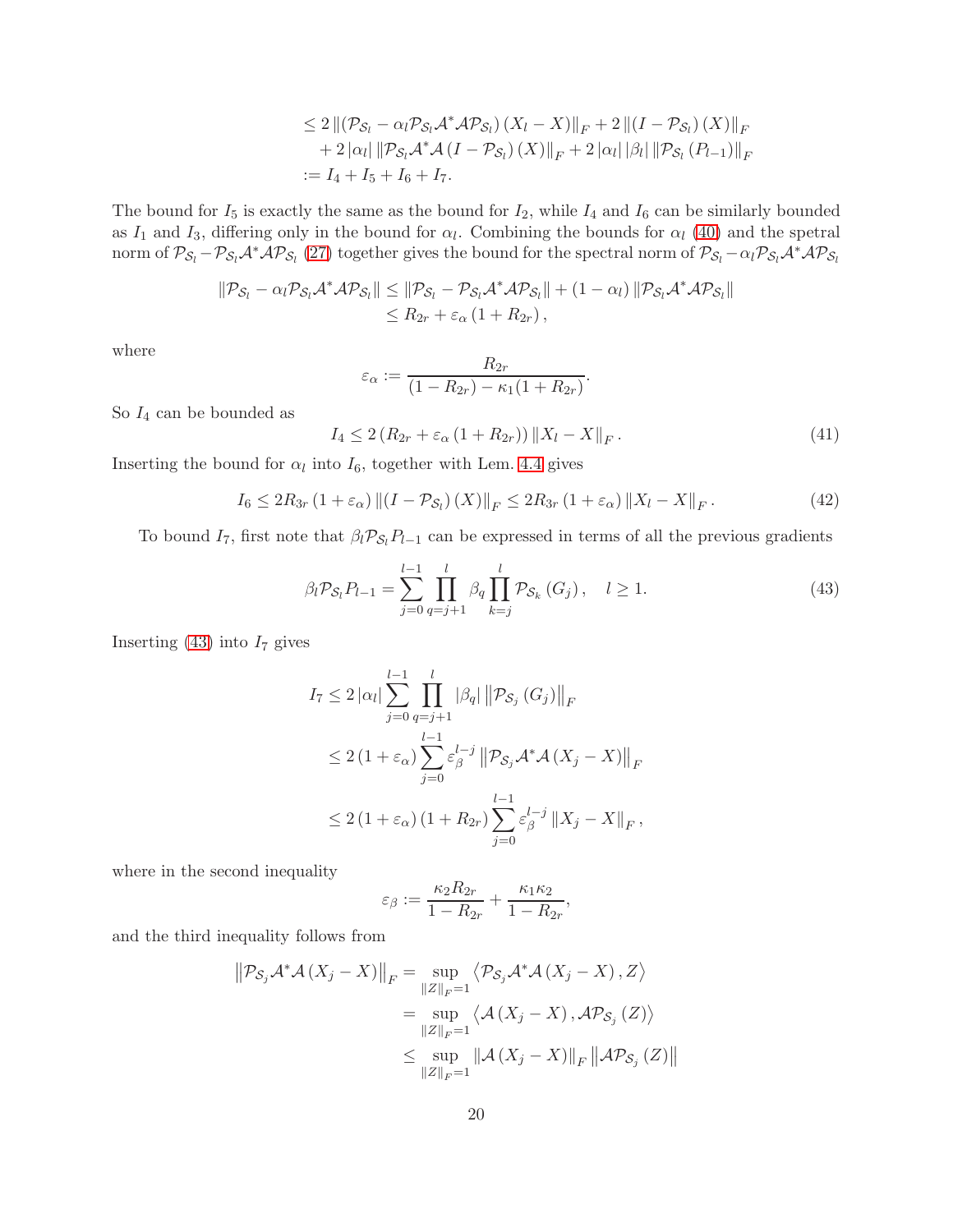$$
\leq \sup_{\|Z\|_F=1} (1+R_{2r}) \|X_j - X\|_F \|\mathcal{P}_{S_j}(Z)\|_F
$$
  

$$
\leq (1+R_{2r}) \|X_j - X\|_F.
$$

Combining the bounds for  $I_4$ ,  $I_5$ ,  $I_6$  and  $I_7$  together gives

$$
||X_{l+1} - X||_F \le \left(2(R_{2r} + R_{3r})(1 + \varepsilon_\alpha) + 2\varepsilon_\alpha + \frac{2}{\sigma_{\min}(X)} ||X_l - X||_F\right) ||X_l - X||_F
$$
  
+ 2(1 + \varepsilon\_\alpha)(1 + R\_{2r}) \sum\_{j=0}^{l-1} \varepsilon\_\beta^{l-j} ||X\_j - X||\_F, \quad l \ge 1.

When  $l = 0$ , Alg. [4](#page-4-1) is exactly the same as Alg. [3,](#page-4-0) so it follows from [\(33\)](#page-16-0) that

$$
\|X_1 - X\|_F \le \left(\frac{4R_{2r} + 2R_{3r}}{1 - R_{2r}} + \frac{2}{\sigma_{\min}(X)} \|X_0 - X\|_F\right) \|X_0 - X\|_F. \tag{44}
$$

Define  $c_0 = ||X_0 - X||_F$ ,

<span id="page-20-0"></span>
$$
c_1 = \left(\frac{4R_{2r} + 2R_{3r}}{1 - R_{2r}} + \frac{2}{\sigma_{\min}(X)}c_0\right)c_0\tag{45}
$$

and

$$
c_{l+1} = \left(2(R_{2r} + R_{3r})(1 + \varepsilon_{\alpha}) + 2\varepsilon_{\alpha} + \frac{2}{\sigma_{\min}(X)}c_l\right)c_l
$$
  
+ 2(1 + \varepsilon\_{\alpha})(1 + R\_{2r})\sum\_{j=0}^{l-1}\varepsilon\_{\beta}^{l-j}c\_j, \quad l \ge 1, \quad l \ge 1. (46)

Then it is clear that  $c_l \ge ||X_l - X||_F$  for all  $l \ge 0$ . Morover, Eq. [\(46\)](#page-20-0) can be rewritten in a three term recurrence relation

$$
c_{l+1} = (\varepsilon_l + \varepsilon_\beta) c_l + \varepsilon_\beta (2 (1 + \varepsilon_\alpha) (1 + R_{2r}) - \varepsilon_{l-1}) c_{l-1}
$$
  
 
$$
\leq (\varepsilon_l + \varepsilon_\beta) c_l + 2\varepsilon_\beta (1 + \varepsilon_\alpha) (1 + R_{2r}) c_{l-1}, \tag{47}
$$

where

$$
\varepsilon_0 = \frac{4R_{2r} + 2R_{3r}}{1 - R_{2r}} + \frac{2}{\sigma_{\min}(X)}c_0,
$$
  

$$
\varepsilon_l = 2(R_{2r} + R_{3r})(1 + \varepsilon_\alpha) + 2\varepsilon_\alpha + \frac{2}{\sigma_{\min}(X)}c_l, \quad l \ge 1
$$

Define

$$
\tau_1 = 2(R_{2r} + R_{3r})(1 + \varepsilon_\alpha) + 2\varepsilon_\alpha + \frac{4R_{2r}}{\sigma_{\min}(X)} ||X||_F + \varepsilon_\beta,
$$
  
\n
$$
\tau_2 = 2\varepsilon_\beta (1 + \varepsilon_\alpha) (1 + R_{2r}),
$$
  
\n
$$
\mu = \frac{1}{2} \left( \tau_1 + \sqrt{\tau_1^2 + 4\tau_2} \right).
$$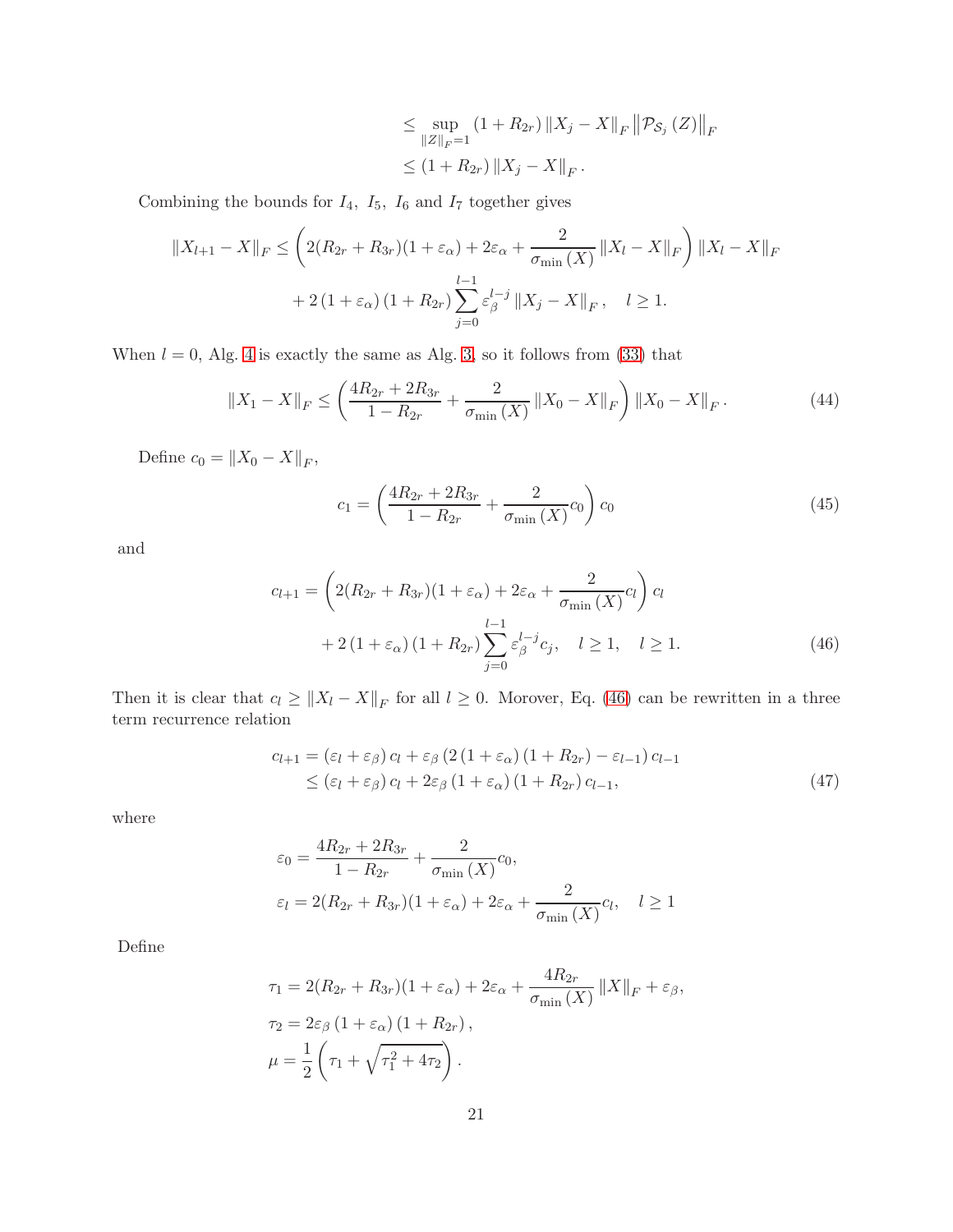Inequality [\(35\)](#page-17-0) implies  $c_0 \leq 2R_{2r} ||X||_F$ . So together with the right inequality of [\(40\)](#page-17-1), we have  $\varepsilon_0 \leq \tau_1 < \mu$ . Thus if

$$
\gamma := \tau_1 + \tau_2 < 1,\tag{48}
$$

we have  $\mu < 1$ , and  $c_1 < c_0$ , which in turn implies

$$
\varepsilon_1 + \varepsilon_\beta \le \left( 2(R_{2r} + R_{3r})(1 + \varepsilon_\alpha) + 2\varepsilon_\alpha + \frac{2}{\sigma_{\min}(X)} c_0 \right) + \varepsilon_\beta < \tau_1.
$$

Therefore the application of Lem. [4.5](#page-17-3) together with proof by induction implies

 $c_l \leq \mu^l c_0$ 

which completes the proof of the first part of Thm. [2.2.](#page-7-2)

When  $\kappa_1 = 0.1$  and  $\kappa_2 = 1$ , the sufficient condition for  $\gamma < 1$  can be verified similarly to [\(38\)](#page-17-4). □

### <span id="page-21-0"></span>5 Discussion and Future Direction

This paper presents theoretical recovery guarantees of a class of Riemannian gradient descent and conjugate gradient algorithms for low rank matrix recovery in terms of the restricted isometry constant of the sensing operator. The main results in Thms. [2.1](#page-6-1) and [2.2](#page-7-2) depend on the condition number and the rank of the measured matrix. To eliminate the dependence on the condition number, the deflation or stagewise technique in [\[32\]](#page-24-11) may be similarly applicable for Algs. [3](#page-4-0) and [4.](#page-4-1) However, it should be interesting to develop and analyse preconditioned Riemannian gradient descent and conjugate gradient descent algorithms since they are more favourable in practice. On the other hand, to eliminate the dependence on  $\sqrt{r}$ , it may be necessary to study the convergence rate of the Riemannian optimization algorithms in terms of the matrix operator norm rather than the Frobenius norm. However, the contraction of iterates under the matrix operator norm remains a question. In this paper, we have discussed a restarted variant of the Riemannian conjugate gradient descent algorithm with the selection of  $\beta_l$  being developed in [\[7\]](#page-22-5), and guarantee analysis for the other selections of  $\beta_l$  in [\(8\)](#page-5-1) as well as for different Riemannian metric [\[43,](#page-24-16) [40\]](#page-24-7) is also an interesting research topic.

The Riemannian gradient descent and conjugate gradient descent algorithms presented in this paper apply equally to other low rank recovery problems with difference measurement models, such as phase retrieval [\[25,](#page-23-13) [16,](#page-23-14) [15,](#page-23-15) [57\]](#page-25-14) and blind deconvolution [\[2\]](#page-22-13) where the underlying matrix after lifting is rank one. This line of research will be pursued independently in the future. Since the condition number of a rank one matrix is always equal to one, it is worth investigating whether we can obtain similar recovery guarantees for phase retrieval and blind deconvolution, but directly in terms of the sampling complexity and without explicit dependence on the condition number of the underlying matrix. Finally, it may be possible to generalize the notion in low rank matrix manifold, for example the restricted isometry constant, to the abstract framework of Riemannian manifold and then extend the analysis in this paper to more general Riemannian gradient descent and conjugate gradient descent algorithms.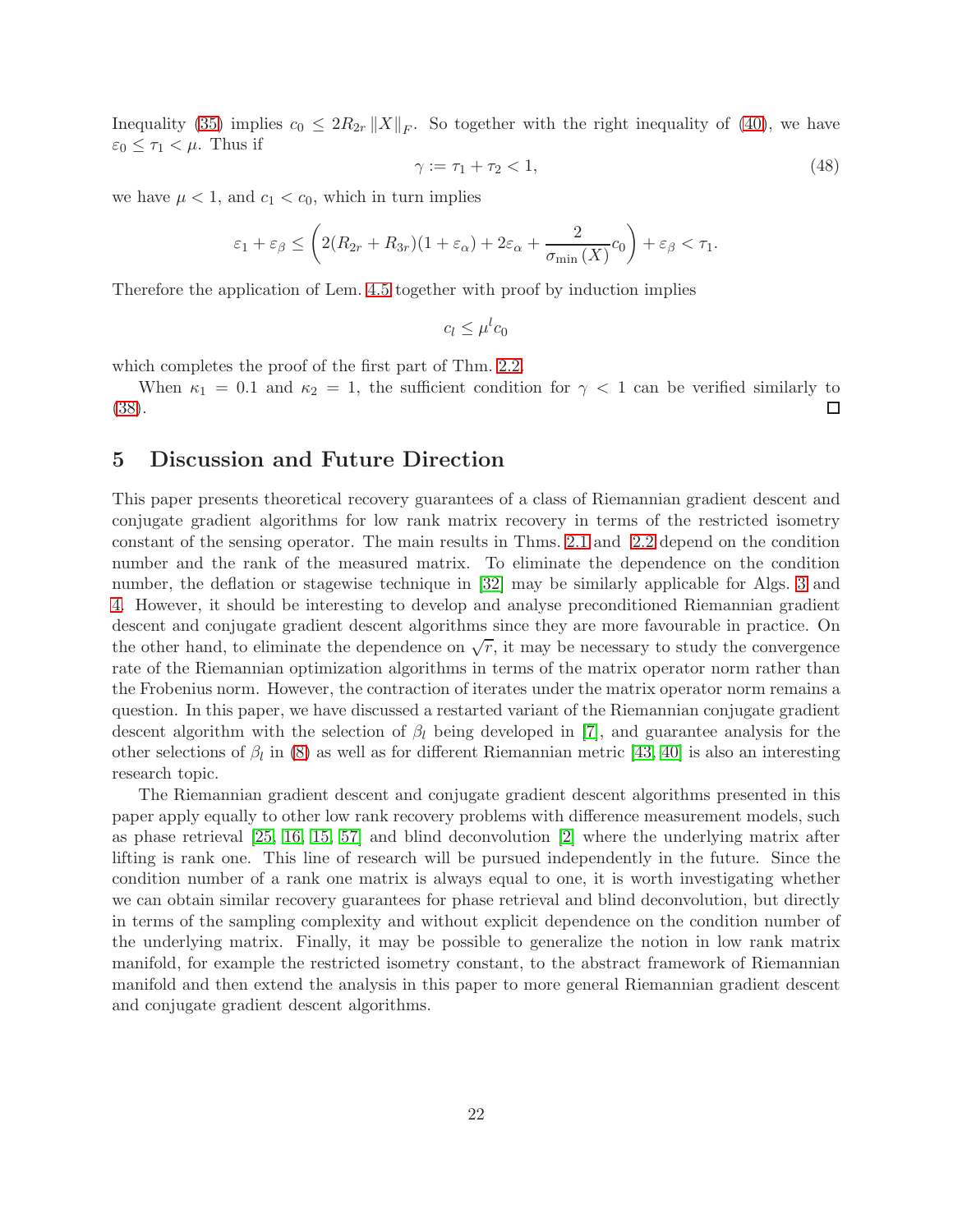### Acknowledgments

KW has been supported by DTRA-NSF grant No.1322393. SL was supported in part by the Hong Kong RGC grant 16303114.

### <span id="page-22-10"></span>References

- <span id="page-22-13"></span>[1] P.-A. Absil, R. Mahony, and R. Sepulchre. Optimization Algorithms on Matrix Manifolds. Princeton University Press, 2008.
- <span id="page-22-3"></span>[2] A. Ahmed, B. Recht, and J. Romberg. Blind deconvolution using convex programming. IEEE Transactions on Information Theory, 60(3):1711–1732, 2013.
- [3] D. Amelunxen, M. Lotz, M. B. McCoy, and J. A. Tropp. Living on the edge: A geometric theory of phase transitions in convex optimization. Information and Inference, 3(3):224–294, 2014.
- <span id="page-22-2"></span><span id="page-22-1"></span>[4] Y. Amit, M. Fink, N. Srebro, and S. Ullman. Uncovering shared structures in multiclass classification. In Proceedings of the 24th International Conference on Machine Learning, 2007.
- <span id="page-22-11"></span>[5] A. Argyriou, T. Evgeniou, and M. Pontil. Multi-task feature learning. In Advances in Neural Information Processing Systems, 2007.
- <span id="page-22-5"></span>[6] S. Bhojanapalli, A. Kyrillidis, and S. Sanghavi. Dropping convexity for faster semi-definite optimization. arXiv::1509.03917, 2015.
- [7] J. Blanchard, J. Tanner, and K. Wei. CGIHT: Conjugate gradient iterative hard thresholding for compressed sensing and matrix completion. Information and Inference, 4(4):289–327, 2015.
- <span id="page-22-9"></span>[8] J. D. Blanchard, J. Tanner, and K. Wei. Conjugate gradient iterative hard thresholding: Observed noise stability for compressed sensing. IEEE Transactions on Signal Processing, 63(2):528–537, 2015.
- <span id="page-22-7"></span>[9] T. Blumensath and M. E. Davies. Iterative hard thresholding for compressed sensing. Applied and Computational Harmonic Analysis, 27(3):265–274, 2009.
- <span id="page-22-8"></span>[10] T. Blumensath and M. E. Davies. Normalized iterative hard thresholding: Guaranteed stability and performance. IEEE Journal of Selected Topics in Signal Processing, 4(2):298–309, 2010.
- <span id="page-22-4"></span>[11] J.-F. Cai, E. J. Cand`es, and Z. Shen. A singular value thresholding algorithm for matrix completion. SIAM Journal on Optimization, 20(4):1956–1982, 2010.
- <span id="page-22-6"></span>[12] L. Cambier and P.-A. Absil. Robust low-rank matrix completion by riemannian optimization. SIAM Journal on Scientific Computing, 2016. To appear.
- <span id="page-22-12"></span><span id="page-22-0"></span>[13] E. J. Candès. Compressive sampling. In *International Congress of Mathematics*, 2006.
- [14] E. J. Candès. The restricted isometry property and its implications for compressed sensing. Comptes Rendus de l'Acandemie Des Sciences, Serie I:589–592, 2008.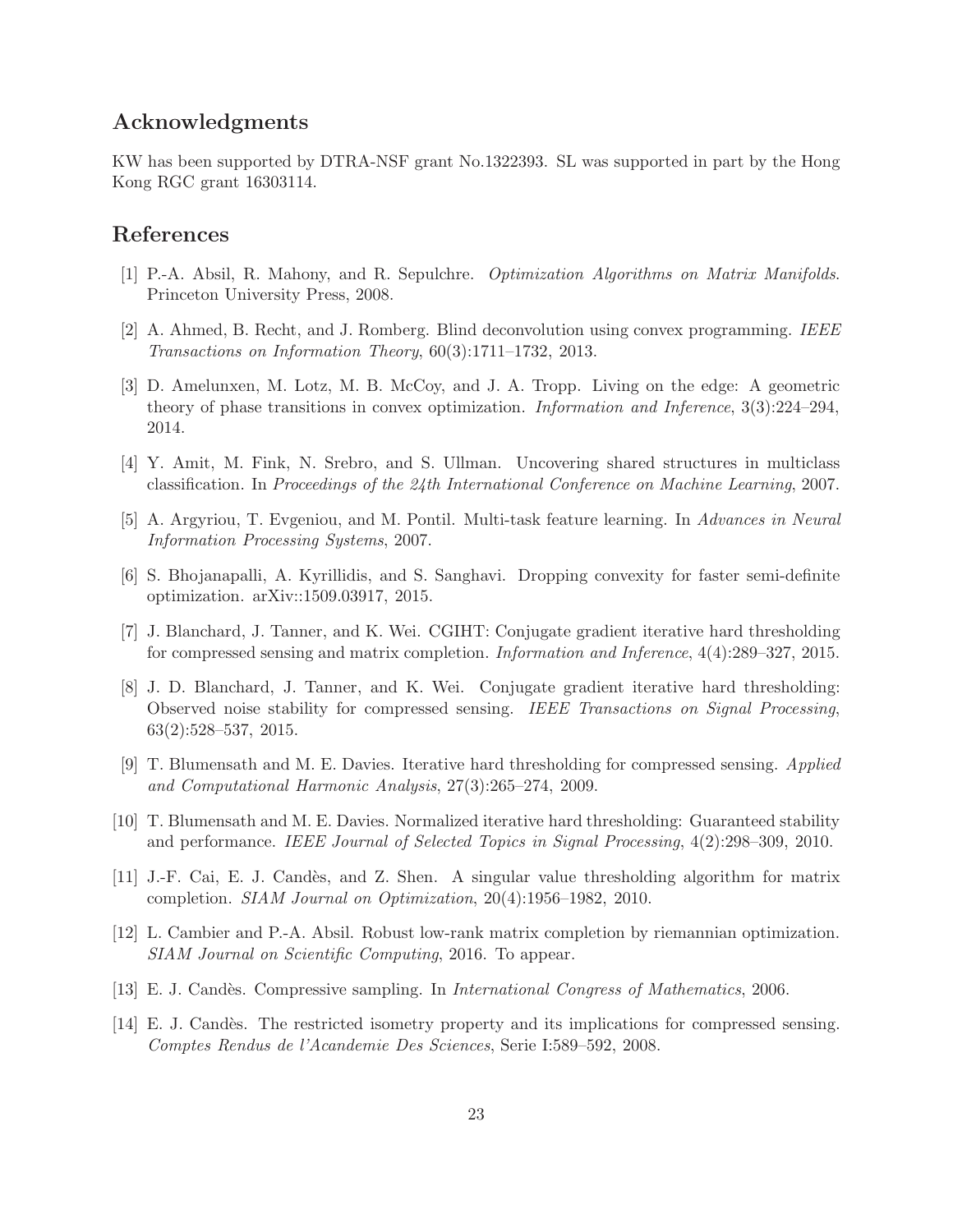- <span id="page-23-15"></span><span id="page-23-14"></span>[15] E. J. Candès, Y. Eldar, T. Strohmer, and V. Voroninski. Phase retrieval via matrix completion. SIAM J. on Imaging Sciences, 6(1):199–225, 2013.
- <span id="page-23-4"></span>[16] E. J. Cand`es, X. Li, and M. Soltanolkotabi. Phase retrieval via Wirtinger flow: Theory and algorithms. IEEE Transactions on Information Theory, 61(4):1985–2007, 2015.
- [17] E. J. Candès and Y. Plan. Tight oracle bounds for low-rank matrix recovery from a minimal number of random measurements. IEEE Transactions on Information Theory, 57(4):2342-2359, 2009.
- <span id="page-23-3"></span><span id="page-23-1"></span>[18] E. J. Candès and B. Recht. Exact matrix completion via convex optimization. Foundations of Computational Mathematics, 9(6):717–772, 2009.
- [19] E. J. Cand`es, J. Romberg, and T. Tao. Robust uncertainty principles: Exact signal reconstruction from highly incomplete frequency information. IEEE Transactions on Information Theory, 52(2):489–509, 2006.
- <span id="page-23-6"></span><span id="page-23-5"></span>[20] E. J. Cand`es and T. Tao. Decoding by linear programming. IEEE Transactions on Information Theory, 51(12):4203–4215, 2005.
- [21] E. J. Cand`es and T. Tao. The power of convex relaxation: Near-optimal matrix completion. IEEE Transactions on Information Theory, 56(5):2053–1080, 2009.
- <span id="page-23-11"></span><span id="page-23-0"></span>[22] Y. Chen and M. J. Wainwright. Fast low-rank estimation by projected gradient descent: General statistical and algorithmic guarantees. arXiv:1509.03025, 2015.
- <span id="page-23-2"></span>[23] D. L. Donoho. Compressed sensing. IEEE Transactions on Information Theory, 52(4):1289– 1306, 2006.
- <span id="page-23-13"></span>[24] L. Eldén. *Matrix Methods in Data Mining and Pattern Recogonization.* SIAM, 2007.
- <span id="page-23-10"></span>[25] R. W. Gerchberg and W. O. Saxton. A practical algorithm for the determination of the phase from image and diffraction plane pictures. Optik, 35(237):237–246, 1972.
- <span id="page-23-16"></span>[26] D. Goldfarb and S. Ma. Convergence of fixed-point continuation algorithms for matrix rank minimization. Foundations of Computational Mathematics, 11(2):183–210, 2011.
- <span id="page-23-7"></span>[27] G. H. Golub and C. F. Van Loan. Matrix Computations. Johns Hopkins Press, 2013.
- [28] D. Gross. Recovering low-rank matrices from few coefficients in any basis. IEEE Transactions on Information Theory, 57(3):1548–1566, 2011.
- <span id="page-23-9"></span>[29] J. P. Haldar and D. Hernando. Rank-constrained solutions to linear matrix equations using PowerFactorization. IEEE Signal Processing Letters, 16(7):584–587, 2009.
- <span id="page-23-8"></span>[30] P. Jain, R. Meka, and I. Dhillon. Guaranteed rank minimization via singular value projection. In Proceedings of the Neural Information Processing Systems Conference, 2010.
- <span id="page-23-12"></span>[31] P. Jain and P. Netrapalli. Fast exact matrix completion with finite samples. JMLR: Workshop and Conference Proceedings, 40:1–28, 2015.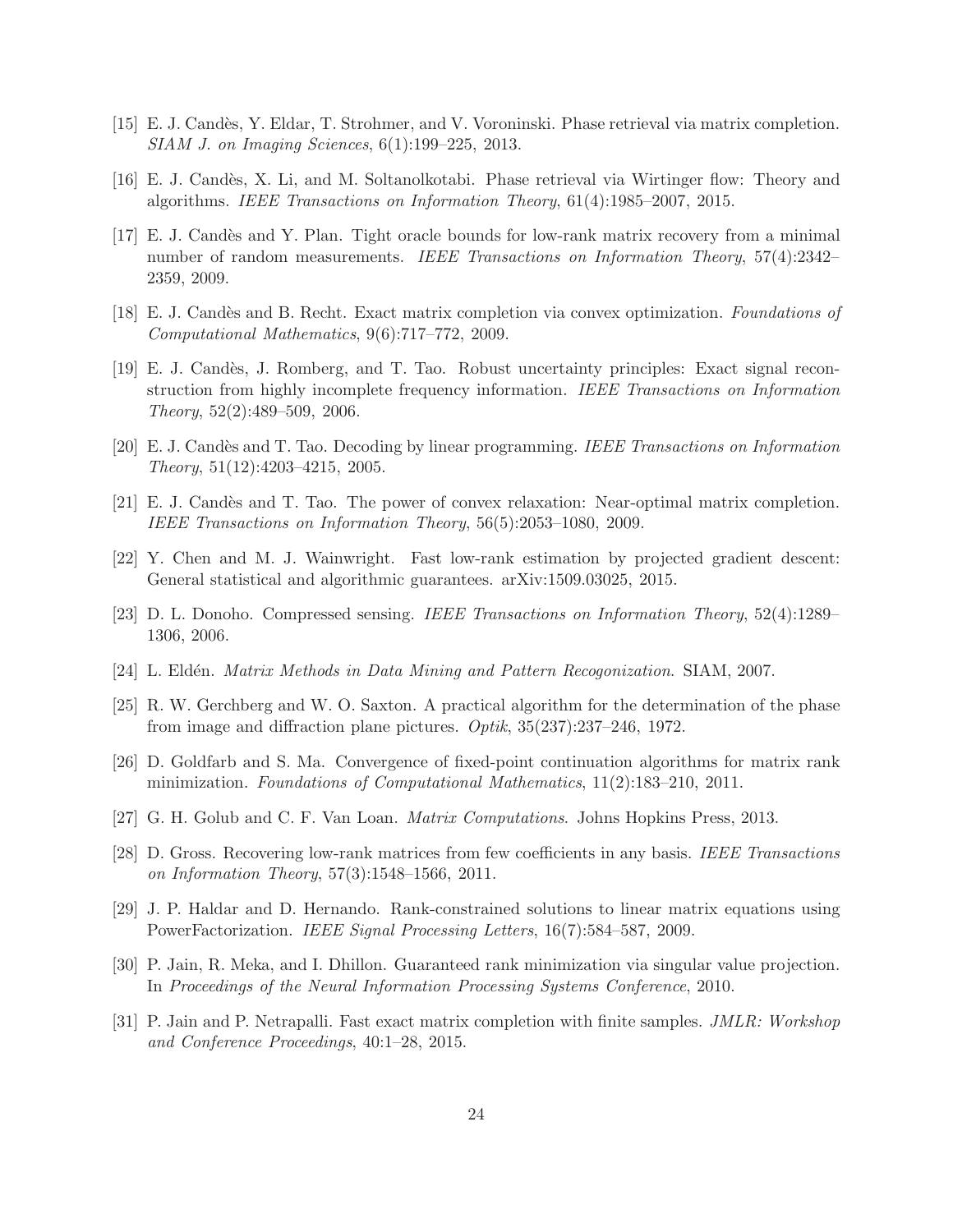- <span id="page-24-11"></span><span id="page-24-4"></span>[32] P. Jain, P. Netrapalli, and S. Sanghavi. Low-rank matrix completion using alternating minimization. arXiv:1212.0467, 2012.
- <span id="page-24-14"></span>[33] M. Kabanava, R. Kueng, H. Rauhut, and Ulrich Terstiege. Stable low-rank matrix recovery via null space properties. arXiv:1507.07184, 2015.
- <span id="page-24-12"></span>[34] R. H. Keshavan. Efficient algorithms for collaborative filtering. Ph. D. dissertation, Stanford University, 2012.
- <span id="page-24-13"></span>[35] R. H. Keshavan, A. Montanari, and S. Oh. Matrix completion from a few entries. IEEE Transactions on Information Theory, 56(6):2980–2998, 2010.
- <span id="page-24-5"></span>[36] R. H. Keshavan, A. Montanari, and S. Oh. Matrix completion from noisy entries. Journal of Machine Learning Research, 11:2057–2078, 2010.
- <span id="page-24-15"></span>[37] A. Kyrillidis and V. Cevher. Matrix recipes for hard thresholding methods. Journal of Mathematical Imaging and Vision, 48(2):235–265, 2014.
- <span id="page-24-0"></span>[38] K. Lee and Y. Bresler. ADMiRA: Atomic decomposition for minimum rank approximation. IEEE Transactions on Information Theory, 128(1):4402–4416, 2010.
- [39] Z. Liu and L. Vandenberghe. Interior-point method for nuclear norm approximation with application to system identification. SIAM Journal on Matrix Analysis and Applications. 31(3):1235–1256, 2009.
- <span id="page-24-8"></span><span id="page-24-7"></span>[40] B. Mishra, K. Adithya Apuroop, and R. Sepulchre. A Riemannian geometry for low-rank matrix completion. arXiv:1211.1550, 2012.
- [41] B. Mishra, G. Meyer, S. Bonnabel, and R. Sepulchre. Fixed-rank matrix factorizations and Riemannian low-rank optimization. Computational Statistics, 29(3):591–261, 2014.
- <span id="page-24-16"></span><span id="page-24-9"></span>[42] B. Mishra and R. Sepulchre. R3MC: A Riemannian three-factor algorithm for low-rank matrix completion. arXiv:1306.2672, 2013.
- <span id="page-24-6"></span>[43] B. Mishra and R. Sepulchre. Riemannian preconditioning. SIAM Journal on optimization, 26(1):635–660, 2016.
- <span id="page-24-10"></span>[44] T. Ngo and Y. Saad. Scaled gradients on Grassmann manifolds for matrix completion. In Advances in Neural Information Processing Systems, 2012.
- <span id="page-24-3"></span>[45] J. Nocedal and S. J. Wright. Numerical Optimization. Springer, 2006.
- <span id="page-24-2"></span>[46] S. Oymak and B. Hassibi. New null space results and recovery thresholds for matrix rank minimization. arXiv:1011.6326, 2010.
- [47] B. Recht. A simpler approach to matrix completion. The Journal of Machine Learning Research, 12:3413–3430, 2011.
- <span id="page-24-1"></span>[48] B. Recht, M. Fazel, and P. A. Parrilo. Guaranteed minimum-rank solutions of linear matrix equations via nuclear norm minimization. SIAM Review, 52(3):471–501, 2010.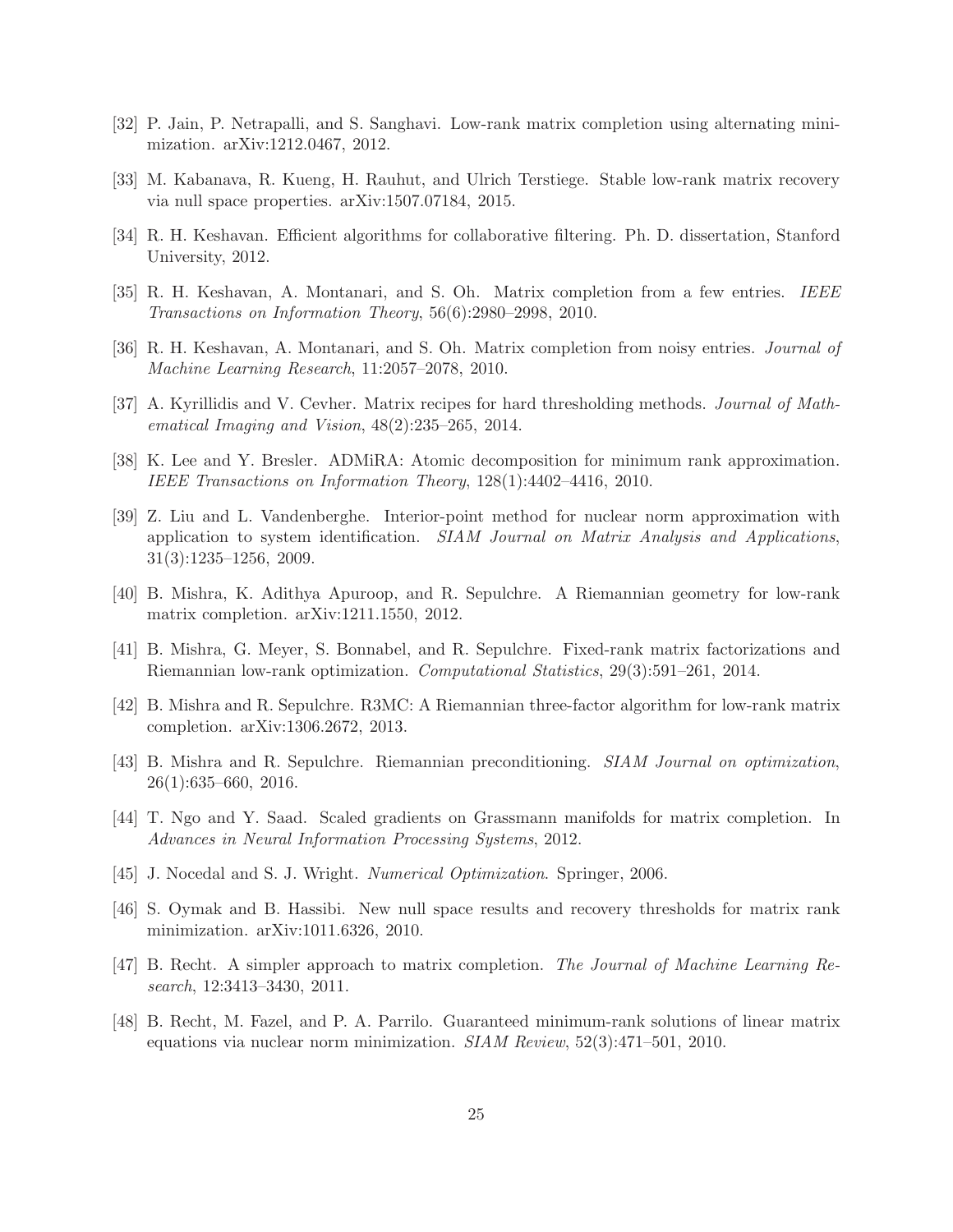- <span id="page-25-9"></span><span id="page-25-0"></span>[49] B. Recht, W. Xu, and B. Hassibi. Null space conditions and thresholds for rank minimization. Mathematical Programming Series B, 127:175–211, 2011.
- <span id="page-25-12"></span>[50] C. De Sa, K. Olukotun, and C. Ré. Global convergence of stochastic gradient descent for some nonconvex matrix problems. In ICML, 2015.
- <span id="page-25-1"></span>[51] R. Sun and Z. Luo. Guaranteed matrix completion via non-convex factorization. In FOCS, 2015.
- <span id="page-25-3"></span>[52] J. Tanner and K. Wei. Normalized iterative hard thresholding for matrix completion. SIAM Journal on Scientific Computing, 35(5):S104–S125, 2013.
- <span id="page-25-7"></span>[53] J. Tanner and K. Wei. Low rank matrix completion by alternating steepest descent methods. Applied and Computational Harmonic Analysis, 40(2):417–429, 2016.
- <span id="page-25-4"></span>[54] S. Tu, R. Boczar, M. Simchowitz, M. Soltanolkotabi, and B. Recht. Low-rank solutions of linear matrix equations via Procrustes flow. arXiv:1507.03566, 2016.
- <span id="page-25-5"></span>[55] B. Vandereycken. Low rank matrix completion by Riemannian optimization. SIAM Journal on Optimization, 23(2):1214–1236, 2013.
- <span id="page-25-14"></span>[56] K. Wei. Efficient algorithms for compressed sensing and matrix completion. Doctoral thesis, University of Oxford, 2014.
- <span id="page-25-6"></span>[57] K. Wei. Solving systems of phaseless equations via Kaczmarz methods: A proof of concept study. Inverse Problems, 31(12):125008, 2015.
- <span id="page-25-2"></span>[58] K. Wei, J.-F. Cai, T. F. Chan, and S. Leung. Guarantees of Riemannian optimization for low rank matrix completion. arXiv:1603.06610, 2016.
- [59] Z. Wen, W. Yin, and Y. Zhang. Solving a low-rank factorization model for matrix completion by a non-linear successive over-relaxation algorithm. Mathematical Programming Computation, 4(4):333–361, 2012.
- <span id="page-25-11"></span><span id="page-25-10"></span>[60] C. D. White, S. Sanghavi, and R. Ward. The local convexity of solving systems of quadratic equations. arXiv::1506.07868, 2015.
- <span id="page-25-8"></span>[61] T. Zhao, Z. Wang, and H. Liu. Nonconvex low rank matrix factorization via inexact first order oracle. In NIPS, 2015.
- [62] Q. Zheng and J. Lafferty. A convergent gradient descent algorithm for rank minimization and semidefinite programming from random linear measurements. In NIPS, 2015.

### <span id="page-25-13"></span>A Proof of Lemma [4.2](#page-14-0)

We only prove the left inequalities in [\(23\)](#page-14-2) and [\(24\)](#page-14-3) and the right inequalities can be similarly established. The left inequality of [\(23\)](#page-14-2) follows from direct calculations

$$
||U_lU_l^* - UU^*||_2 = ||UU^* (I - U_lU_l^*)||_2 = ||(I - U_lU_l^*)UU^*||_2
$$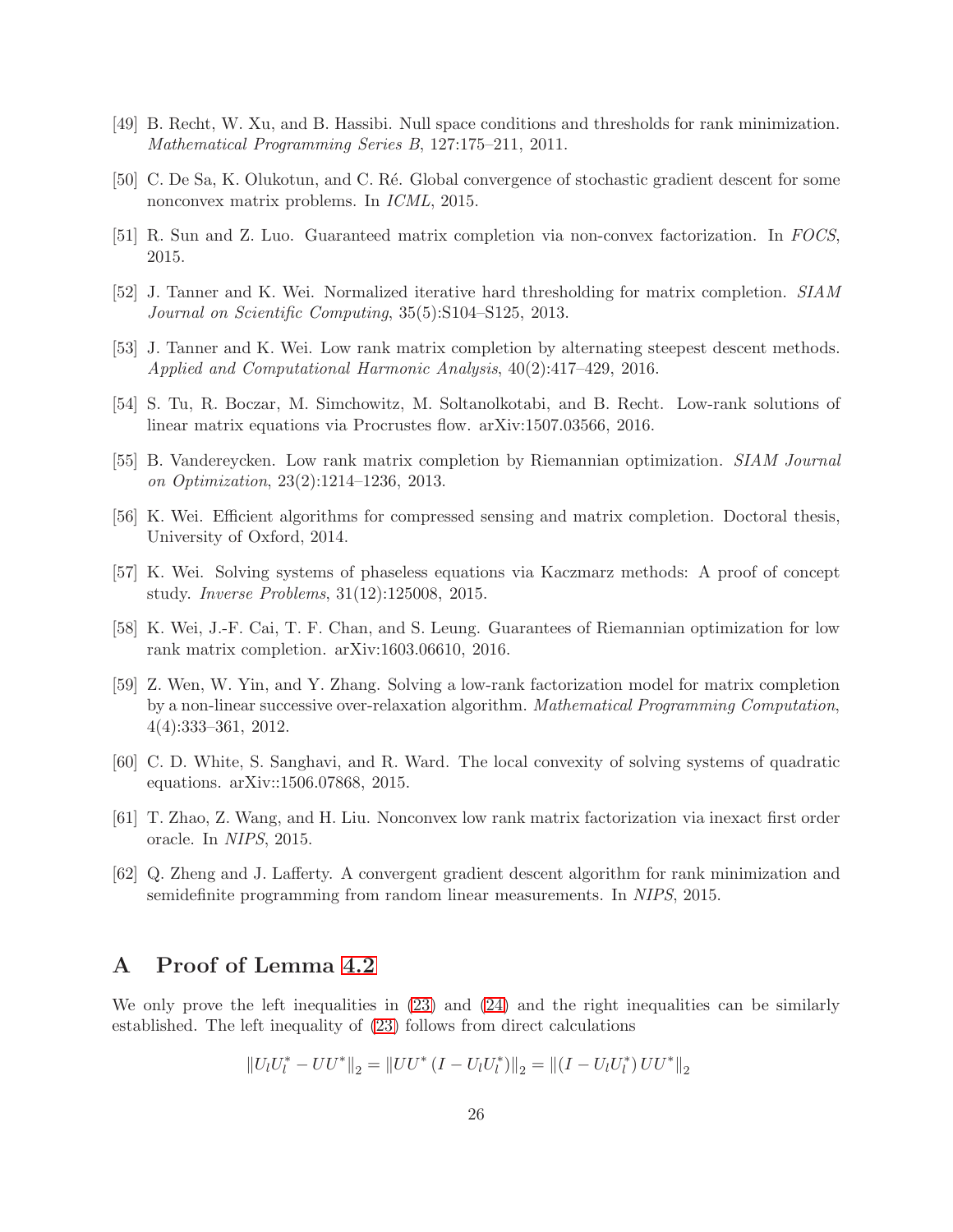$$
= ||(I - U_l U_l^*) XV\Sigma^{-1} U^*||_2
$$
  
=  $||(I - U_l U_l^*)(X_l - X) V\Sigma^{-1} U^*||_2$   
 $\leq ||I - U_l U_l^*||_2 ||X_l - X||_2 ||V||_2 ||\Sigma^{-1}||_2 ||U^*||_2$   
=  $\frac{||X_l - X||_2}{\sigma_{\min}(X)},$ 

where the first equality follows from a standard result in textbook, see for example [\[27,](#page-23-16) Thm. 2.6.1], and the fourth equality follows from the fact  $(I - U_l U_l^*) X_l = 0$ .

To prove the left inequality of [\(24\)](#page-14-3), we first show that

<span id="page-26-1"></span>
$$
||(I - U_l U_l^*) U U^*||_F = ||U_l U_l^* (I - U U^*)||_F.
$$
\n(49)

Equality [\(49\)](#page-26-1) can be obtained by noting that

$$
||(I - U_l U_l^*)UU^*||_F^2 = \langle (I - U_l U_l^*)UU^*, (I - U_l U_l^*)UU^* \rangle
$$
  
=  $\langle I - U_l U_l^*, UU^* \rangle = r - \langle U_l U_l^*, UU^* \rangle$ 

and

$$
||U_lU_l^*(I - UU^*)||_F^2 = \langle U_lU_l^*(I - UU^*) , U_lU_l^*(I - UU^*) \rangle
$$
  
=  $\langle U_lU_l^*, I - UU^* \rangle = r - \langle U_lU_l^*, UU^* \rangle$ .

So it follows that

$$
||U_l U_l^* - U U^*||_F = \sqrt{2} ||(I - U_l U_l^*) U U^*||_F
$$
  
\n
$$
= \sqrt{2} ||(I - U_l U_l^*) X V \Sigma^{-1} U^*||_F
$$
  
\n
$$
= \sqrt{2} ||(I - U_l U_l^*) (X_l - X) V \Sigma^{-1} U^*||_F
$$
  
\n
$$
\leq \sqrt{2} ||I - U_l U_l^*||_2 ||X_l - X||_F ||V||_2 ||\Sigma^{-1}||_2 ||U^*||_2
$$
  
\n
$$
= \frac{\sqrt{2} ||X_l - X||_F}{\sigma_{\min}(X)}.
$$

# <span id="page-26-0"></span>B Proofs of Lemmas [4.3](#page-14-4) and [4.4](#page-15-0)

Proof of Lemma [4.3.](#page-14-4) The proof follows that for [\[14,](#page-22-12) Lem. 2.1] in compressed sensing. Without loss of generality, assume  $||Z_1||_F = 1$  and  $||Z_2||_F = 1$ . Then the application of the RIC bounds gives

$$
(1 - R_{rank(Z_1) + rank(Z_2)}) ||Z_1 \pm Z_2||_F^2 \le ||\mathcal{A}(Z_1 \pm Z_2)||_2^2,
$$
  

$$
(1 + R_{rank(Z_1) + rank(Z_2)}) ||Z_1 \pm Z_2||_F^2 \ge ||\mathcal{A}(Z_1 \pm Z_2)||_2^2.
$$

Since  $\langle Z_1, Z_2 \rangle = 0$ , we have  $||Z_1 \pm Z_2||_F^2 = 2$ . So

$$
2\left(1 - R_{rank(Z_1) + rank(Z_2)}\right) \leq \|\mathcal{A}(Z_1 \pm Z_2)\|_2^2 \leq 2\left(1 + R_{rank(Z_1) + rank(Z_2)}\right).
$$

Finally the parallelogram identity gives

$$
\left|\left\langle \mathcal{A}\left(Z_{1}\right),\mathcal{A}\left(Z_{2}\right)\right\rangle \right|=\frac{1}{4}\left|\left\|\mathcal{A}\left(Z_{1}+Z_{2}\right)\right\|_{2}^{2}-\left\|\mathcal{A}\left(Z_{1}-Z_{2}\right)\right\|_{2}^{2}\right|\leq R_{rank(Z_{1})+rank(Z_{2})},
$$

which completes the proof.

 $\Box$